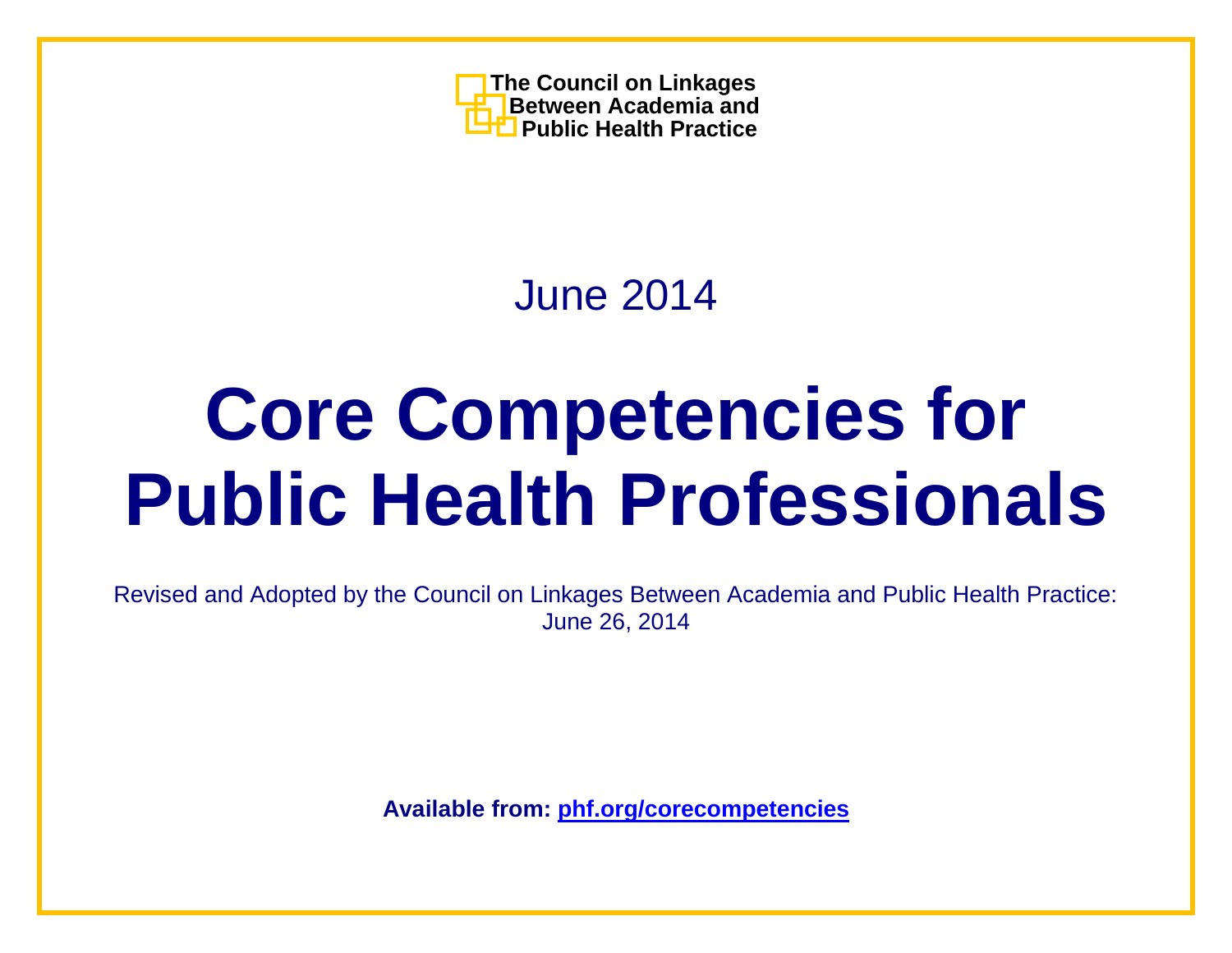## **Council on Linkages Between Academia and Public Health Practice**

The Council on Linkages Between Academia and Public Health Practice (Council on Linkages) is a collaborative of 20 national organizations that aims to improve public health education and training, practice, and research. Established in 1992 to implement the recommendations of the Public Health Faculty/Agency Forum regarding increasing the relevance of public health education to the practice of public health, the Council on Linkages works to further academic/practice collaboration to ensure a well-trained, competent workforce and the development and use of a strong evidence base for public health practice.

#### **Mission**

The Council on Linkages strives to improve public health practice, education, and research by fostering, coordinating, and monitoring links among academia and the public health practice and healthcare communities; developing and advancing innovative strategies to build and strengthen public health infrastructure; and creating a process for continuing public health education throughout one's career.

## **Membership**

Twenty national organizations are members of the Council on Linkages:

- American Association of Colleges of Nursing
- American College of Preventive Medicine
- American Public Health Association
- Association for Prevention Teaching and Research
- Association of Accredited Public Health Programs
- Association of Public Health Laboratories
- Association of Schools and Programs of Public Health
- Association of State and Territorial Health Officials
- Association of University Programs in Health Administration
- Community-Campus Partnerships for Health
- **Health Resources and Services Administration**
- National Association of County and City Health Officials
- National Association of Local Boards of Health
- National Environmental Health Association
- National Library of Medicine
- National Network of Public Health Institutes
- National Public Health Leadership Development Network
- Quad Council of Public Health Nursing Organizations
- Society for Public Health Education

• Centers for Disease Control and Prevention

The Council on Linkages is funded by the Centers for Disease Control and Prevention. Staff support is provided by the Public Health Foundation.

## **For More Information**

Additional information about the Council on Linkages can be found at [phf.org/councilonlinkages.](http://www.phf.org/councilonlinkages) Questions or requests for information may be sent to [councilonlinkages@phf.org.](mailto:councilonlinkages@phf.org)

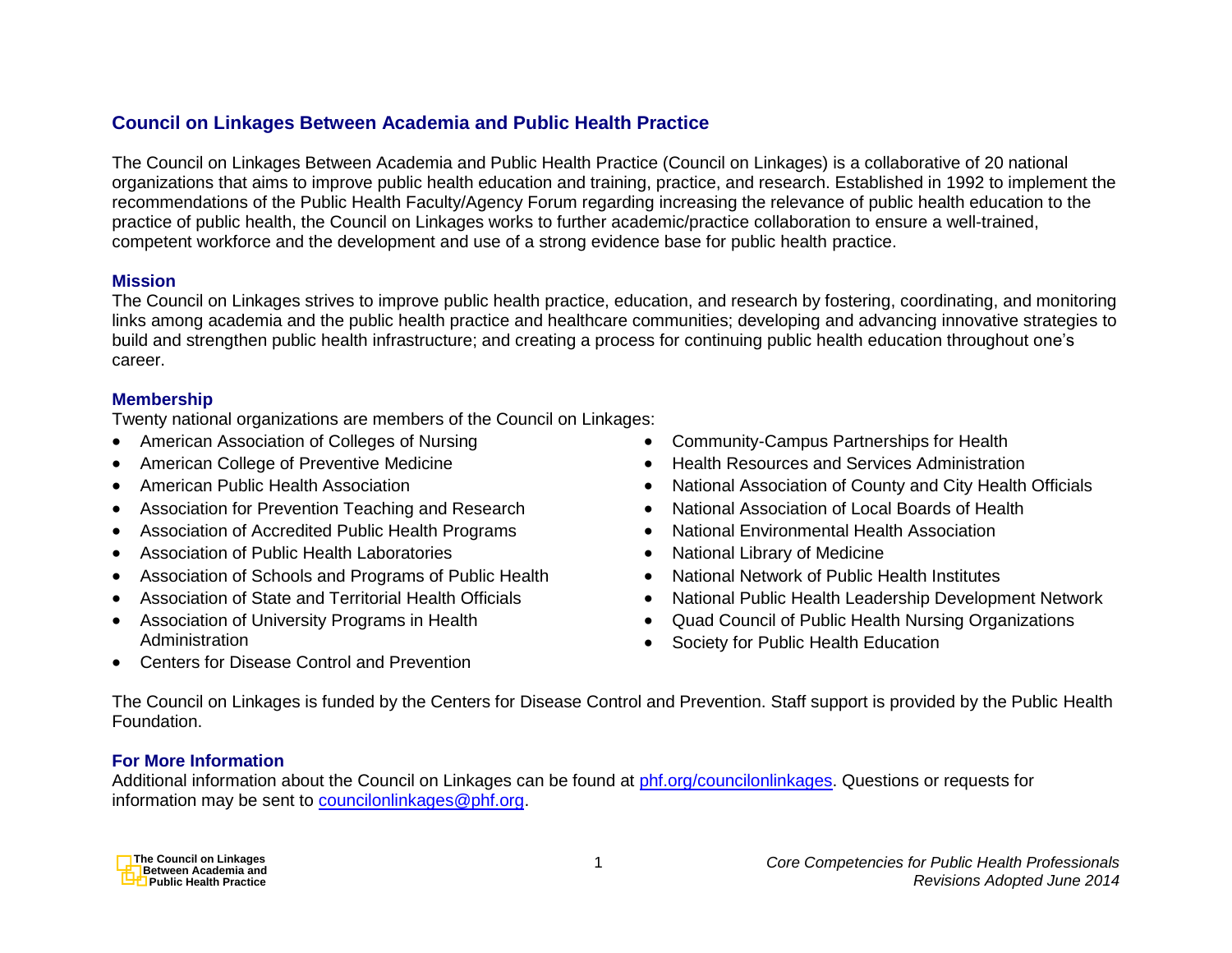## **Core Competencies for Public Health Professionals**

The Core Competencies for Public Health Professionals (Core Competencies) are a consensus set of skills for the broad practice of public health, as defined by the 10 Essential Public Health Services. Developed by the Council on Linkages Between Academia and Public Health Practice (Council on Linkages), the Core Competencies reflect foundational skills desirable for professionals engaging in the practice, education, and research of public health.

The Core Competencies support workforce development within public health and can serve as a starting point for public health professionals and organizations as they work to better understand and meet workforce development needs, improve performance, prepare for accreditation, and enhance the health of the communities they serve. More specifically, the Core Competencies can be used in assessing workforce knowledge and skills, identifying training needs, developing workforce development and training plans, crafting job descriptions, and conducting performance evaluations. The Core Competencies have been integrated into curricula for education and training, provide a reference for developing public health courses, and serve as a base for sets of discipline-specific competencies.

The Core Competencies provide a framework for workforce development planning and action. Public health organizations are encouraged to interpret and adapt the Core Competencies in ways that meet their specific organizational needs.

#### **Development of the Core Competencies**

The Core Competencies grew from a desire to help strengthen the public health workforce by identifying basic skills for the effective delivery of public health services. Building on the Universal Competencies developed by the Public Health Faculty/Agency Forum in 1991, the current Core Competencies are the result of more than two decades of work by the Council on Linkages and other academic and practice organizations dedicated to public health.

Transitioning from a general set of Universal Competencies to a more specific set of Core Competencies began in 1998 and involved public health professionals from across the country through Council on Linkages member organizations, the Council on Linkages' Core Competencies Workgroup, and a public comment period that resulted in over 1,000 comments. This extensive development process was designed to produce a set of foundational competencies that truly reflected the practice of public health. These competencies were organized into eight skill areas or "domains" that cut across public health disciplines. The first version of the Core Competencies was adopted by the Council on Linkages in April 2001, and the Council on Linkages committed to revisiting the Core Competencies every three years to determine if revisions were needed to ensure the continued relevance of the competency set.

The Core Competencies were reviewed in 2004, with the Council on Linkages concluding that there was inadequate evidence about use of the Core Competencies to support a significant revision. At the second review in 2007, the Council on Linkages decided that revision was warranted based on usage data, changes in the practice of public health, and requests to make the Core Competencies more measurable.

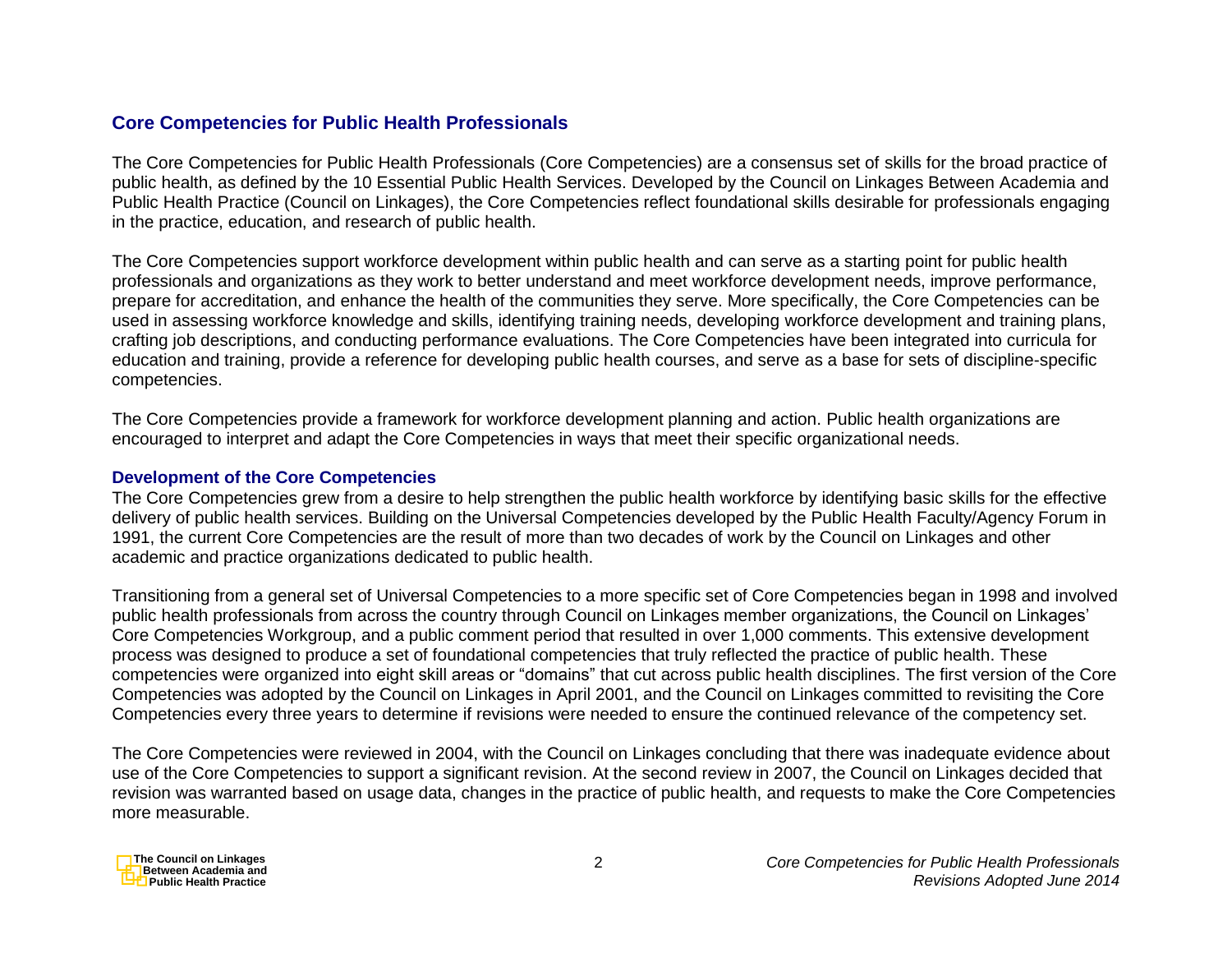Similar to the development process, the revision process begun in 2007 was led by the Core Competencies Workgroup and involved the consideration of more than 800 comments from public health professionals. A major focus of the revision process was on improving measurability of the competencies, and the revisions both updated the content of the competencies within the eight domains and added three "tiers" representing stages of career development for public health professionals. The Council on Linkages adopted a revised version of the Core Competencies in May 2010.

Review of the May 2010 Core Competencies began in early 2013, and the Council on Linkages again decided to undertake revisions. In addition to updating the content of the competencies, this revision process was aimed at simplifying and clarifying the wording of competencies and improving the order and grouping of competencies to make the competency set easier to use. This revision process was guided by the Core Competencies Workgroup and over 1,000 comments from the public health community, and culminated in the adoption by the Council on Linkages of the current set of Core Competencies in June 2014.

## **Key Dates**

Since development began in 1998, the Core Competencies have gone through three versions:

- 2001 version Adopted April 11, 2001 *(original version)*
- 2010 version Adopted May 3, 2010
- 2014 version Adopted June 26, 2014 *(current version)*

Currently, the Core Competencies are on a three year review cycle and will next be considered for revision in 2017. This timing may change as a result of feedback that this can be too frequent for disciplines that base competency sets on the Core Competencies.

## **Organization of the Core Competencies**

The Core Competencies are organized into eight domains, reflecting skill areas within public health, and three tiers, representing career stages for public health professionals.

## *Domains*

- Analytical/Assessment Skills
- Policy Development/Program Planning Skills
- Communication Skills
- Cultural Competency Skills
- Community Dimensions of Practice Skills
- Public Health Sciences Skills
- Financial Planning and Management Skills
- Leadership and Systems Thinking Skills

These eight domains have remained consistent in all versions of the Core Competencies.

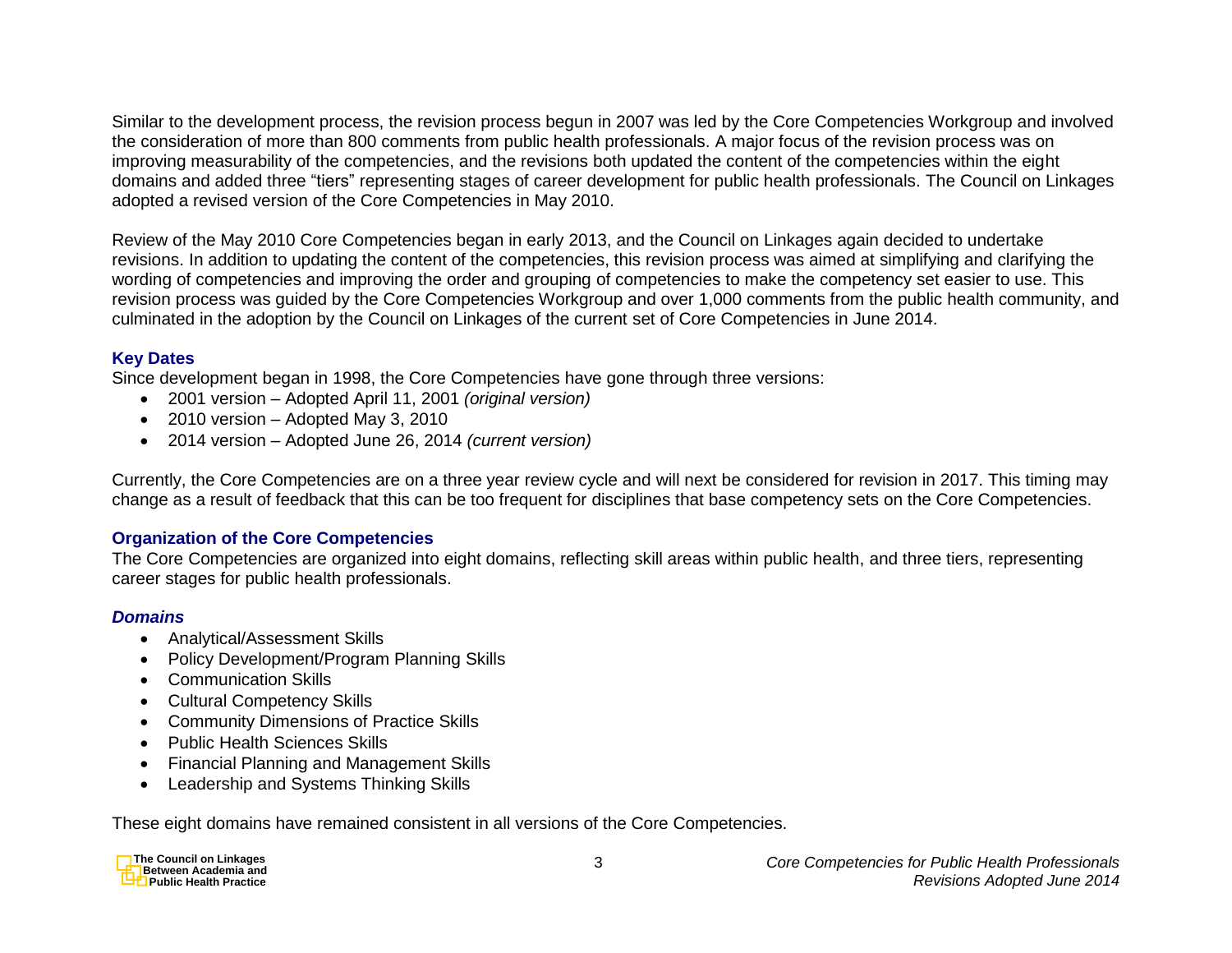## *Tiers*

- *Tier 1 – Front Line Staff/Entry Level.* Tier 1 competencies apply to public health professionals who carry out the day-to-day tasks of public health organizations and are not in management positions. Responsibilities of these professionals may include data collection and analysis, fieldwork, program planning, outreach, communications, customer service, and program support.
- *Tier 2 – Program Management/Supervisory Level.* Tier 2 competencies apply to public health professionals in program management or supervisory roles. Responsibilities of these professionals may include developing, implementing, and evaluating programs; supervising staff; establishing and maintaining community partnerships; managing timelines and work plans; making policy recommendations; and providing technical expertise.
- *Tier 3 – Senior Management/Executive Level.* Tier 3 competencies apply to public health professionals at a senior management level and to leaders of public health organizations. These professionals typically have staff who report to them and may be responsible for overseeing major programs or operations of the organization, setting a strategy and vision for the organization, creating a culture of quality within the organization, and working with the community to improve health.

During the 2014 revision of the Core Competencies, minor changes were made to clarify these tier definitions. In general, competencies progress from lower to higher levels of skill complexity both within each domain in a given tier and across the tiers. Similar competencies within Tiers 1, 2, and 3 are presented next to each other to show connections between tiers. In some cases, a single competency appears in multiple tiers; however, the way competence in that area is demonstrated may vary from one tier to another.

## **Core Competencies Resources and Tools**

A variety of resources and tools to assist public health professionals and organizations with using the Core Competencies exist or are under development. These include crosswalks of different versions of the Core Competencies, competency assessments, examples demonstrating attainment of competence, competency-based job descriptions, quality improvement tools, and workforce development plans. Core Competencies resources and tools can be found online at [phf.org/corecompetenciestools.](http://www.phf.org/corecompetenciestools) Examples of how organizations have used the Core Competencies are available at [phf.org/corecompetenciesexamples.](http://www.phf.org/corecompetenciesexamples)

## **Feedback on the Core Competencies**

The Council on Linkages thanks the public health community for its tremendous contributions to the Core Competencies and welcomes feedback about the Core Competencies. Examples illustrating how public health professionals and organizations are using the Core Competencies and tools that facilitate Core Competencies use are also appreciated. Feedback, suggestions, and resources can be shared by emailing [competencies@phf.org.](mailto:competencies@phf.org)

## **For More Information**

Additional information about the Core Competencies, including background on development and revisions, resources and tools to facilitate use, and current activities and events, can be found at [phf.org/aboutcorecompetencies.](http://www.phf.org/aboutcorecompetencies) Questions or requests for information may be sent to [competencies@phf.org.](mailto:competencies@phf.org)

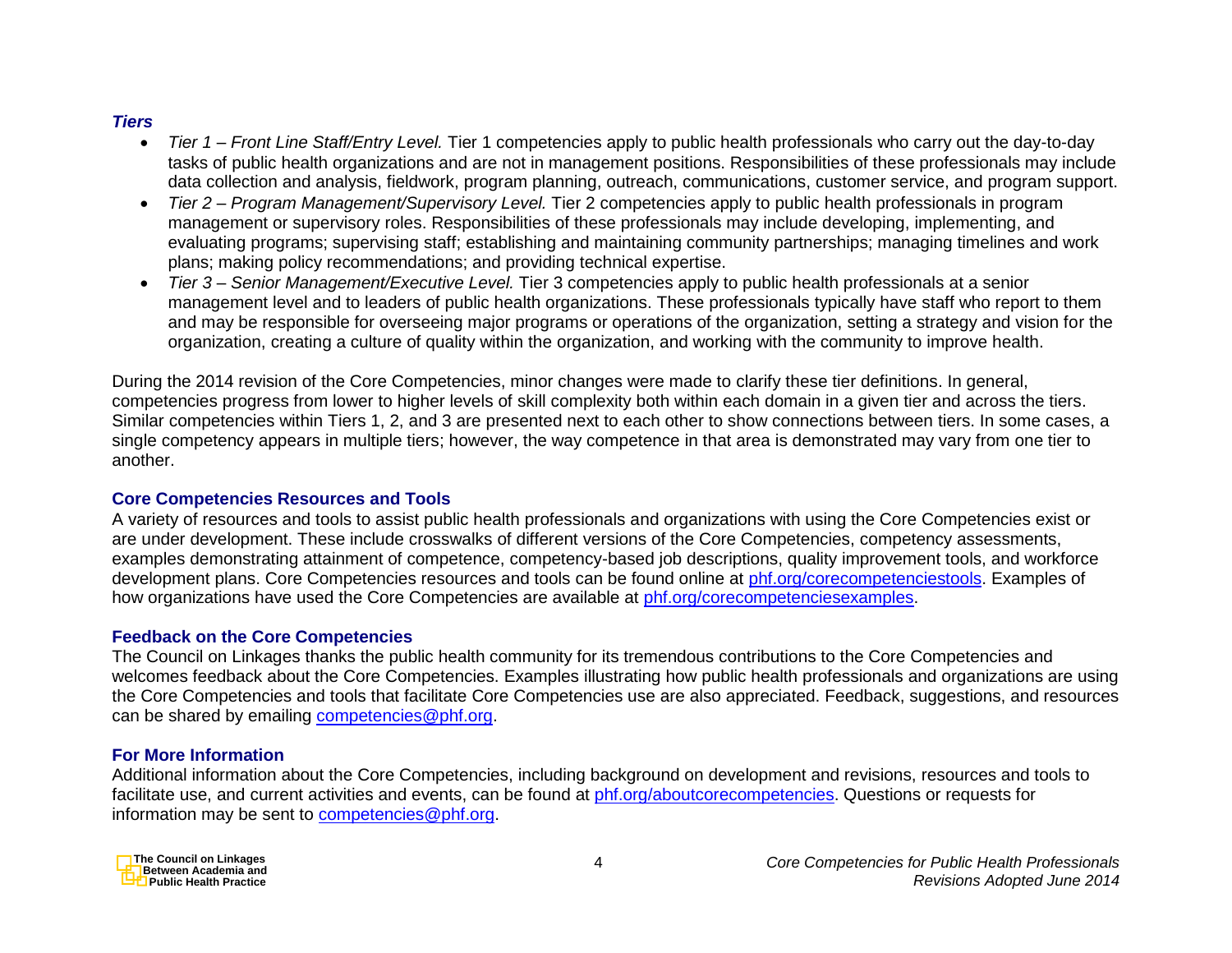|      | <b>Analytical/Assessment Skills</b>                                                                                                                                                                                                                                                            |      |                                                                                                                                                                                                                                                                                      |      |                                                                                                                                                                                                                                                                                      |  |  |  |
|------|------------------------------------------------------------------------------------------------------------------------------------------------------------------------------------------------------------------------------------------------------------------------------------------------|------|--------------------------------------------------------------------------------------------------------------------------------------------------------------------------------------------------------------------------------------------------------------------------------------|------|--------------------------------------------------------------------------------------------------------------------------------------------------------------------------------------------------------------------------------------------------------------------------------------|--|--|--|
|      | Tier 1                                                                                                                                                                                                                                                                                         |      | <b>Tier 2</b>                                                                                                                                                                                                                                                                        |      | <b>Tier 3</b>                                                                                                                                                                                                                                                                        |  |  |  |
| 1A1. | Describes factors affecting the health<br>of a community (e.g., equity, income,<br>education, environment)                                                                                                                                                                                     | 1B1. | Describes factors affecting the health<br>of a community (e.g., equity, income,<br>education, environment)                                                                                                                                                                           | 1C1. | Describes factors affecting the health<br>of a community (e.g., equity, income,<br>education, environment)                                                                                                                                                                           |  |  |  |
| 1A2. | Identifies quantitative and qualitative<br>data and information (e.g., vital<br>statistics, electronic health records,<br>transportation patterns, unemployment<br>rates, community input, health equity<br>impact assessments) that can be used<br>for assessing the health of a<br>community | 1B2. | Determines quantitative and<br>qualitative data and information (e.g.,<br>vital statistics, electronic health<br>records, transportation patterns,<br>unemployment rates, community input,<br>health equity impact assessments)<br>needed for assessing the health of a<br>community | 1C2. | Determines quantitative and<br>qualitative data and information (e.g.,<br>vital statistics, electronic health<br>records, transportation patterns,<br>unemployment rates, community<br>input, health equity impact<br>assessments) needed for assessing<br>the health of a community |  |  |  |
| 1A3. | Applies ethical principles in accessing,<br>collecting, analyzing, using,<br>maintaining, and disseminating data<br>and information                                                                                                                                                            | 1B3. | Applies ethical principles in accessing,<br>collecting, analyzing, using,<br>maintaining, and disseminating data<br>and information                                                                                                                                                  | 1C3. | Ensures ethical principles are applied<br>in accessing, collecting, analyzing,<br>using, maintaining, and disseminating<br>data and information                                                                                                                                      |  |  |  |
| 1A4. | Uses information technology in<br>accessing, collecting, analyzing, using,<br>maintaining, and disseminating data<br>and information                                                                                                                                                           | 1B4. | Uses information technology in<br>accessing, collecting, analyzing, using,<br>maintaining, and disseminating data<br>and information                                                                                                                                                 | 1C4. | Uses information technology in<br>accessing, collecting, analyzing,<br>using, maintaining, and disseminating<br>data and information                                                                                                                                                 |  |  |  |
| 1A5. | Selects valid and reliable data                                                                                                                                                                                                                                                                | 1B5. | Analyzes the validity and reliability of<br>data                                                                                                                                                                                                                                     | 1C5. | Evaluates the validity and reliability of<br>data                                                                                                                                                                                                                                    |  |  |  |
| 1A6. | Selects comparable data (e.g., data<br>being age-adjusted to the same year,<br>data variables across datasets having<br>similar definitions)                                                                                                                                                   | 1B6. | Analyzes the comparability of data<br>(e.g., data being age-adjusted to the<br>same year, data variables across<br>datasets having similar definitions)                                                                                                                              | 1C6. | Evaluates the comparability of data<br>(e.g., data being age-adjusted to the<br>same year, data variables across<br>datasets having similar definitions)                                                                                                                             |  |  |  |
| 1A7. | Identifies gaps in data                                                                                                                                                                                                                                                                        | 1B7. | Resolves gaps in data                                                                                                                                                                                                                                                                | 1C7. | Resolves gaps in data                                                                                                                                                                                                                                                                |  |  |  |

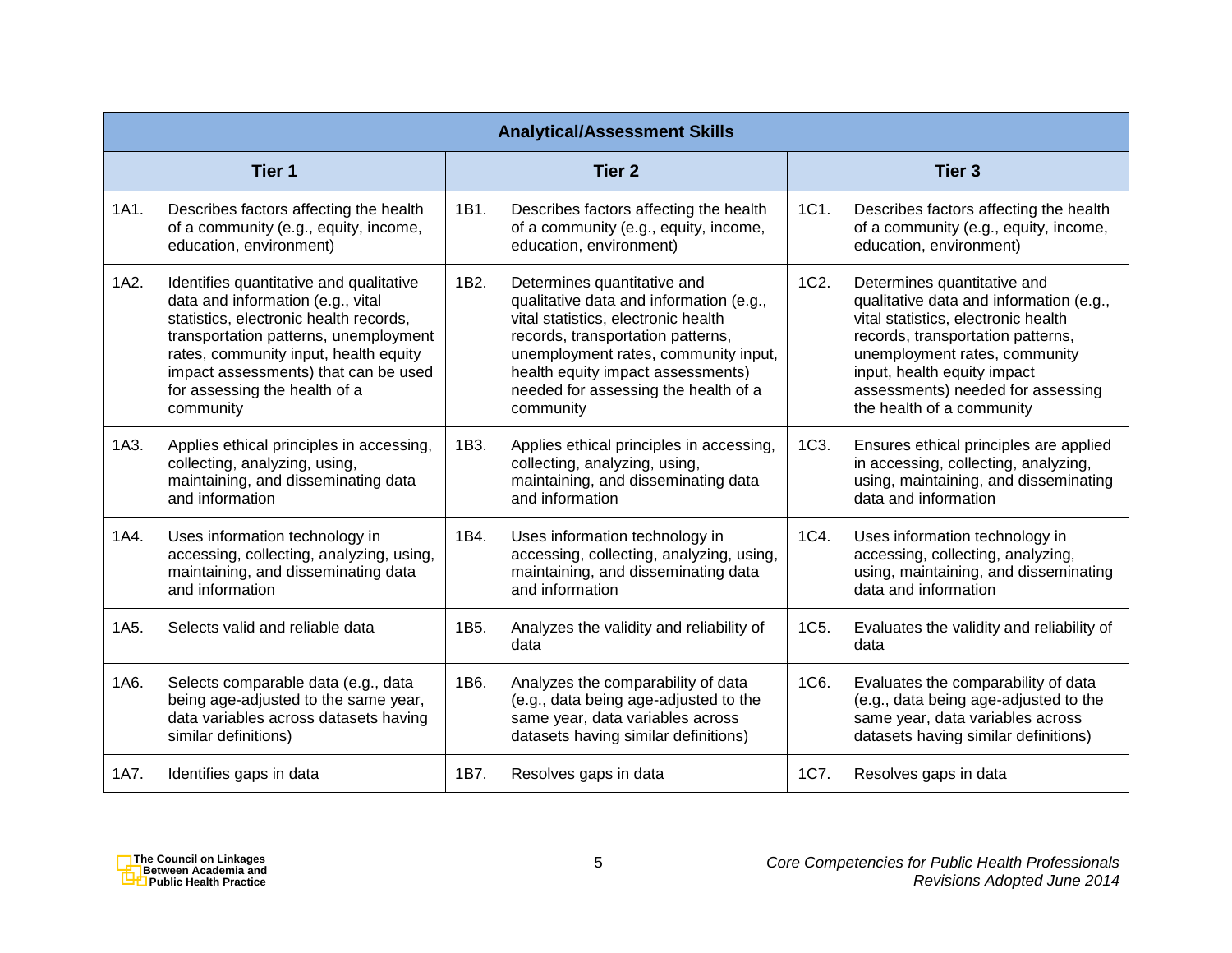|       | <b>Analytical/Assessment Skills</b>                                                                                                                                                                                                                   |       |                                                                                                                                                                                                                                                            |       |                                                                                                                                                                                                                                                          |  |  |  |
|-------|-------------------------------------------------------------------------------------------------------------------------------------------------------------------------------------------------------------------------------------------------------|-------|------------------------------------------------------------------------------------------------------------------------------------------------------------------------------------------------------------------------------------------------------------|-------|----------------------------------------------------------------------------------------------------------------------------------------------------------------------------------------------------------------------------------------------------------|--|--|--|
|       | Tier 1                                                                                                                                                                                                                                                |       | <b>Tier 2</b>                                                                                                                                                                                                                                              |       | <b>Tier 3</b>                                                                                                                                                                                                                                            |  |  |  |
| 1A8.  | Collects valid and reliable quantitative<br>and qualitative data                                                                                                                                                                                      | 1B8.  | Collects valid and reliable quantitative<br>and qualitative data                                                                                                                                                                                           | 1C8.  | Ensures collection of valid and reliable<br>quantitative and qualitative data                                                                                                                                                                            |  |  |  |
| 1A9.  | Describes public health applications of<br>quantitative and qualitative data                                                                                                                                                                          | 1B9.  | Analyzes quantitative and qualitative<br>data                                                                                                                                                                                                              | 1C9.  | Determines trends from quantitative<br>and qualitative data                                                                                                                                                                                              |  |  |  |
| 1A10. | Uses quantitative and qualitative data                                                                                                                                                                                                                | 1B10. | Interprets quantitative and qualitative<br>data                                                                                                                                                                                                            | 1C10. | Integrates findings from quantitative<br>and qualitative data into organizational<br>plans and operations (e.g., strategic<br>plan, quality improvement plan,<br>professional development)                                                               |  |  |  |
| 1A11. | Describes assets and resources that<br>can be used for improving the health of<br>a community (e.g., Boys & Girls Clubs,<br>public libraries, hospitals, faith-based<br>organizations, academic institutions,<br>federal grants, fellowship programs) | 1B11. | Identifies assets and resources that<br>can be used for improving the health<br>of a community (e.g., Boys & Girls<br>Clubs, public libraries, hospitals, faith-<br>based organizations, academic<br>institutions, federal grants, fellowship<br>programs) | 1C11. | Assesses assets and resources that<br>can be used for improving the health<br>of a community (e.g., Boys & Girls<br>Clubs, public libraries, hospitals, faith-<br>based organizations, academic<br>institutions, federal grants, fellowship<br>programs) |  |  |  |
| 1A12. | Contributes to assessments of<br>community health status and factors<br>influencing health in a community<br>(e.g., quality, availability, accessibility,<br>and use of health services; access to<br>affordable housing)                             | 1B12. | Assesses community health status<br>and factors influencing health in a<br>community (e.g., quality, availability,<br>accessibility, and use of health<br>services; access to affordable<br>housing)                                                       | 1C12. | Determines community health status<br>and factors influencing health in a<br>community (e.g., quality, availability,<br>accessibility, and use of health<br>services; access to affordable<br>housing)                                                   |  |  |  |
| 1A13. | Explains how community health<br>assessments use information about<br>health status, factors influencing<br>health, and assets and resources                                                                                                          | 1B13. | Develops community health<br>assessments using information about<br>health status, factors influencing<br>health, and assets and resources                                                                                                                 | 1C13. | Ensures development of community<br>health assessments using information<br>about health status, factors influencing<br>health, and assets and resources                                                                                                 |  |  |  |

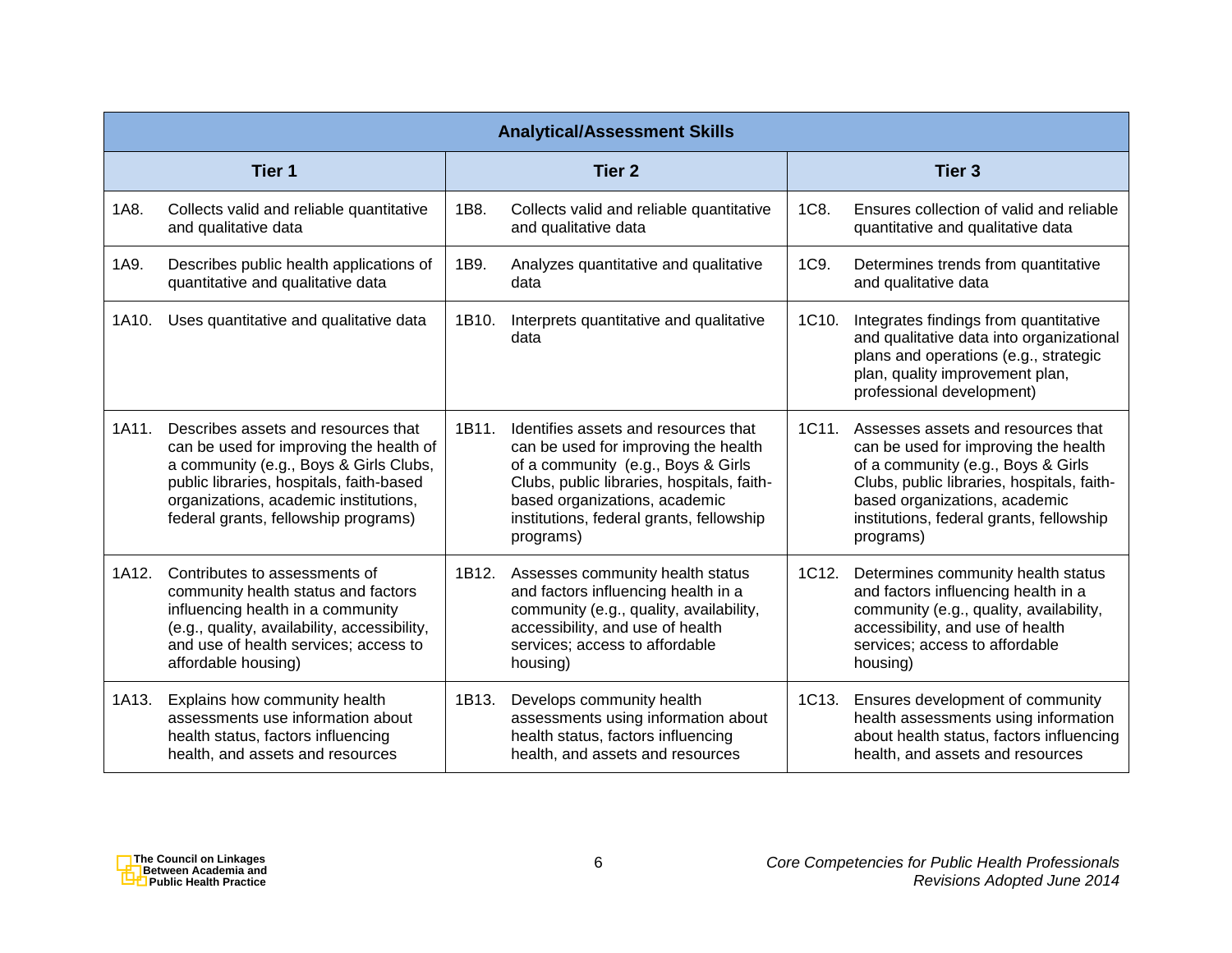| <b>Analytical/Assessment Skills</b>                                                                                          |                                                                                                                                                                                                                           |                                                                                                                                                                                                                                            |  |  |  |  |
|------------------------------------------------------------------------------------------------------------------------------|---------------------------------------------------------------------------------------------------------------------------------------------------------------------------------------------------------------------------|--------------------------------------------------------------------------------------------------------------------------------------------------------------------------------------------------------------------------------------------|--|--|--|--|
| Tier 1                                                                                                                       | Tier 2                                                                                                                                                                                                                    | Tier 3                                                                                                                                                                                                                                     |  |  |  |  |
| Describes how evidence (e.g., data,<br>1A14.<br>findings reported in peer-reviewed<br>literature) is used in decision making | Makes evidence-based decisions<br>1B14.<br>(e.g., determining research agendas,<br>using recommendations from The<br><b>Guide to Community Preventive</b><br>Services in planning population health<br>services)          | Makes evidence-based decisions<br>1C <sub>14</sub><br>(e.g., determining research agendas,<br>using recommendations from The<br><b>Guide to Community Preventive</b><br>Services in planning population health<br>services)                |  |  |  |  |
|                                                                                                                              | Advocates for the use of evidence in<br>1B15.<br>decision making that affects the health<br>of a community (e.g., helping policy<br>makers understand community health<br>needs, demonstrating the impact of<br>programs) | 1C <sub>15</sub> .<br>Advocates for the use of evidence in<br>decision making that affects the health<br>of a community (e.g., helping elected<br>officials understand community health<br>needs, demonstrating the impact of<br>programs) |  |  |  |  |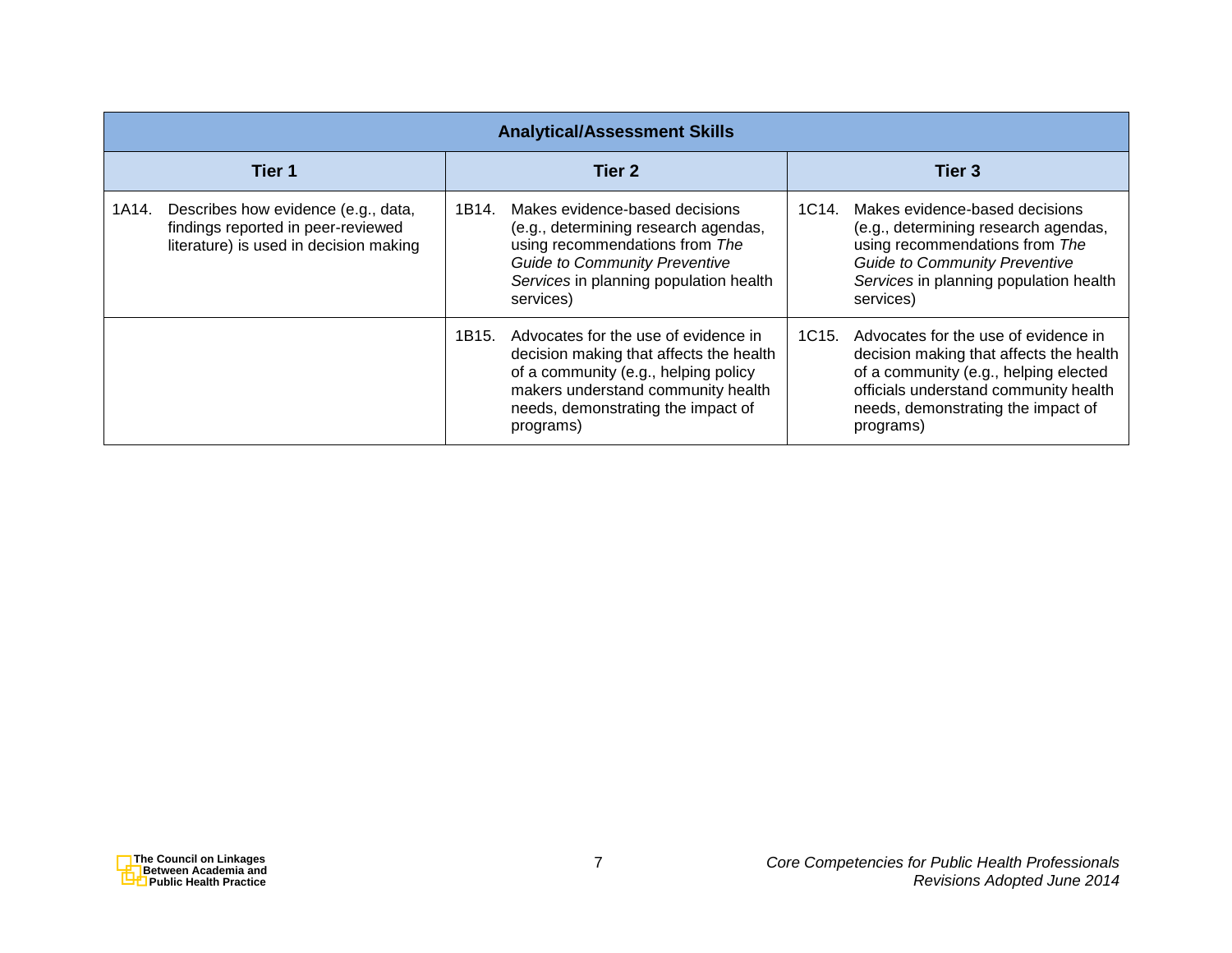|      | <b>Policy Development/Program Planning Skills</b>                                                                                                                                                                                   |               |                                                                                                                                                                                                                                                                                                             |               |                                                                                                                                                                                                                                                                                                                                   |  |  |
|------|-------------------------------------------------------------------------------------------------------------------------------------------------------------------------------------------------------------------------------------|---------------|-------------------------------------------------------------------------------------------------------------------------------------------------------------------------------------------------------------------------------------------------------------------------------------------------------------|---------------|-----------------------------------------------------------------------------------------------------------------------------------------------------------------------------------------------------------------------------------------------------------------------------------------------------------------------------------|--|--|
|      | Tier <sub>1</sub>                                                                                                                                                                                                                   | <b>Tier 2</b> |                                                                                                                                                                                                                                                                                                             | <b>Tier 3</b> |                                                                                                                                                                                                                                                                                                                                   |  |  |
| 2A1. | Contributes to state/Tribal/community<br>health improvement planning (e.g.,<br>providing data to supplement<br>community health assessments,<br>communicating observations from<br>work in the field)                               | 2B1.          | Ensures state/Tribal/community health<br>improvement planning uses<br>community health assessments and<br>other information related to the health<br>of a community (e.g., current data and<br>trends; proposed federal, state, and<br>local legislation; commitments from<br>organizations to take action) | 2C1.          | Ensures development of a<br>state/Tribal/community health<br>improvement plan (e.g., describing<br>measurable outcomes, determining<br>needed policy changes, identifying<br>parties responsible for<br>implementation)                                                                                                           |  |  |
| 2A2. | Contributes to development of<br>program goals and objectives                                                                                                                                                                       | 2B2.          | Develops program goals and<br>objectives                                                                                                                                                                                                                                                                    | 2C2.          | Develops organizational goals and<br>objectives                                                                                                                                                                                                                                                                                   |  |  |
| 2A3. | Describes organizational strategic plan<br>(e.g., includes measurable objectives<br>and targets; relationship to community<br>health improvement plan, workforce<br>development plan, quality<br>improvement plan, and other plans) | 2B3.          | Contributes to development of<br>organizational strategic plan (e.g.,<br>includes measurable objectives and<br>targets; incorporates community<br>health improvement plan, workforce<br>development plan, quality<br>improvement plan, and other plans)                                                     | 2C3.          | Develops organizational strategic plan<br>(e.g., includes measurable objectives<br>and targets; incorporates community<br>health improvement plan, workforce<br>development plan, quality<br>improvement plan, and other plans)<br>with input from the governing body or<br>administrative unit that oversees the<br>organization |  |  |
| 2A4. | Contributes to implementation of<br>organizational strategic plan                                                                                                                                                                   | 2B4.          | Implements organizational strategic<br>plan                                                                                                                                                                                                                                                                 | 2C4.          | Monitors implementation of<br>organizational strategic plan                                                                                                                                                                                                                                                                       |  |  |
| 2A5. | Identifies current trends (e.g., health,<br>fiscal, social, political, environmental)<br>affecting the health of a community                                                                                                        | 2B5.          | Monitors current and projected trends<br>(e.g., health, fiscal, social, political,<br>environmental) representing the health<br>of a community                                                                                                                                                              | 2C5.          | Integrates current and projected<br>trends (e.g., health, fiscal, social,<br>political, environmental) into<br>organizational strategic planning                                                                                                                                                                                  |  |  |

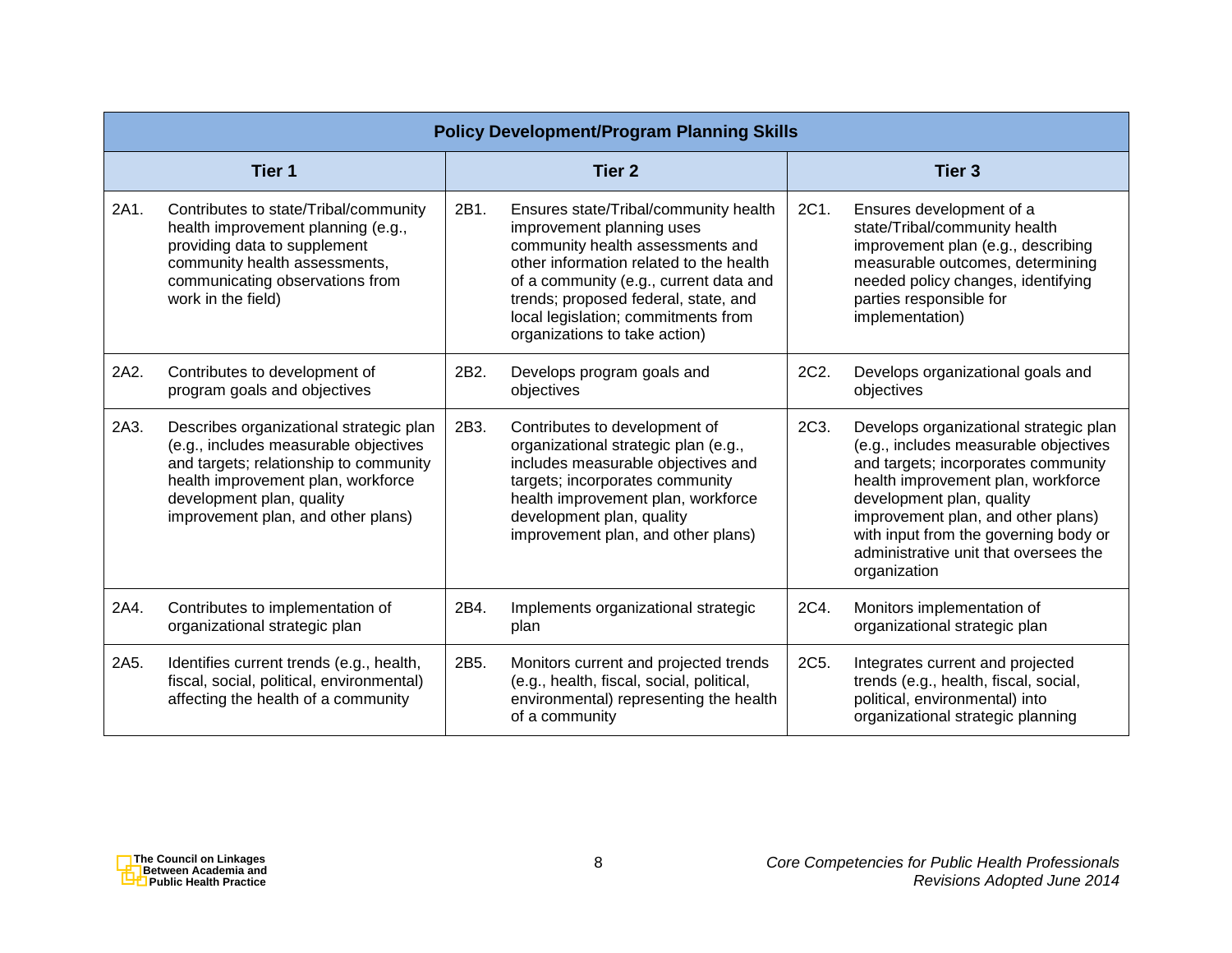|       | <b>Policy Development/Program Planning Skills</b>                                                                                                                                                                |       |                                                                                                                                                                                       |                   |                                                                                                                                                                                                              |  |  |
|-------|------------------------------------------------------------------------------------------------------------------------------------------------------------------------------------------------------------------|-------|---------------------------------------------------------------------------------------------------------------------------------------------------------------------------------------|-------------------|--------------------------------------------------------------------------------------------------------------------------------------------------------------------------------------------------------------|--|--|
|       | Tier 1                                                                                                                                                                                                           |       | <b>Tier 2</b>                                                                                                                                                                         | Tier <sub>3</sub> |                                                                                                                                                                                                              |  |  |
| 2A6.  | Gathers information that can inform<br>options for policies, programs, and<br>services (e.g., secondhand smoking<br>policies, data use policies, HR policies,<br>immunization programs, food safety<br>programs) | 2B6.  | Develops options for policies,<br>programs, and services (e.g.,<br>secondhand smoking policies, data<br>use policies, HR policies,<br>immunization programs, food safety<br>programs) | 2C6.              | Selects options for policies, programs,<br>and services for further exploration<br>(e.g., secondhand smoking policies,<br>data use policies, HR policies,<br>immunization programs, food safety<br>programs) |  |  |
| 2A7.  | Describes implications of policies,<br>programs, and services                                                                                                                                                    | 2B7.  | Examines the feasibility (e.g., fiscal,<br>social, political, legal, geographic) and<br>implications of policies, programs, and<br>services                                           | 2C7.              | Determines the feasibility (e.g., fiscal,<br>social, political, legal, geographic) and<br>implications of policies, programs, and<br>services                                                                |  |  |
|       |                                                                                                                                                                                                                  | 2B8.  | Recommends policies, programs, and<br>services for implementation                                                                                                                     | 2C8.              | Selects policies, programs, and<br>services for implementation                                                                                                                                               |  |  |
| 2A8.  | Implements policies, programs, and<br>services                                                                                                                                                                   | 2B9.  | Implements policies, programs, and<br>services                                                                                                                                        | 2C9.              | Ensures implementation of policies,<br>programs, and services is consistent<br>with laws and regulations                                                                                                     |  |  |
|       |                                                                                                                                                                                                                  |       |                                                                                                                                                                                       | 2C10.             | Influences policies, programs, and<br>services external to the organization<br>that affect the health of the community<br>(e.g., zoning, transportation routes)                                              |  |  |
| 2A9.  | Explains the importance of evaluations<br>for improving policies, programs, and<br>services                                                                                                                      | 2B10. | Explains the importance of evaluations<br>for improving policies, programs, and<br>services                                                                                           | 2C11.             | Explains the importance of<br>evaluations for improving policies,<br>programs, and services                                                                                                                  |  |  |
| 2A10. | Gathers information for evaluating<br>policies, programs, and services (e.g.,<br>outputs, outcomes, processes,<br>procedures, return on investment)                                                              | 2B11. | Evaluates policies, programs, and<br>services (e.g., outputs, outcomes,<br>processes, procedures, return on<br>investment)                                                            | 2C12.             | Ensures the evaluation of policies,<br>programs, and services (e.g., outputs,<br>outcomes, processes, procedures,<br>return on investment)                                                                   |  |  |

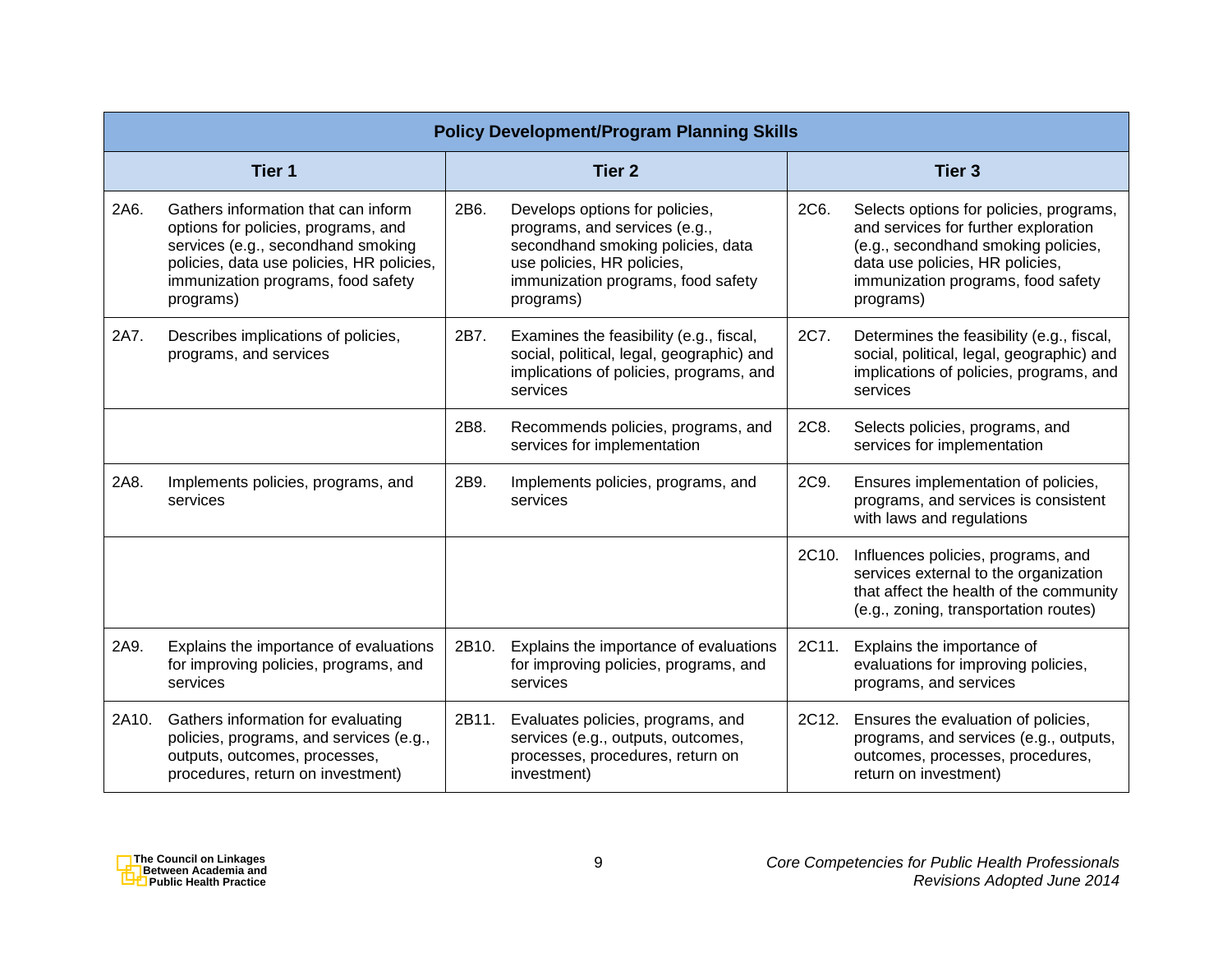|        | <b>Policy Development/Program Planning Skills</b>                                                                                                                                                                                                                                |       |                                                                                                                                                                                                                                                              |       |                                                                                                                                                                                                                                                                                |  |  |  |
|--------|----------------------------------------------------------------------------------------------------------------------------------------------------------------------------------------------------------------------------------------------------------------------------------|-------|--------------------------------------------------------------------------------------------------------------------------------------------------------------------------------------------------------------------------------------------------------------|-------|--------------------------------------------------------------------------------------------------------------------------------------------------------------------------------------------------------------------------------------------------------------------------------|--|--|--|
| Tier 1 |                                                                                                                                                                                                                                                                                  |       | Tier 2                                                                                                                                                                                                                                                       |       | Tier 3                                                                                                                                                                                                                                                                         |  |  |  |
| 2A11.  | Applies strategies for continuous<br>quality improvement                                                                                                                                                                                                                         | 2B12. | Implements strategies for continuous<br>quality improvement                                                                                                                                                                                                  | 2C13. | Develops strategies for continuous<br>quality improvement                                                                                                                                                                                                                      |  |  |  |
| 2A12.  | Describes how public health<br>informatics is used in developing,<br>implementing, evaluating, and<br>improving policies, programs, and<br>services (e.g., integrated data<br>systems, electronic reporting,<br>knowledge management systems,<br>geographic information systems) | 2B13. | Uses public health informatics in<br>developing, implementing, evaluating,<br>and improving policies, programs, and<br>services (e.g., integrated data<br>systems, electronic reporting,<br>knowledge management systems,<br>geographic information systems) | 2C14. | Assesses the use of public health<br>informatics in developing,<br>implementing, evaluating, and<br>improving policies, programs, and<br>services (e.g., integrated data<br>systems, electronic reporting,<br>knowledge management systems,<br>geographic information systems) |  |  |  |

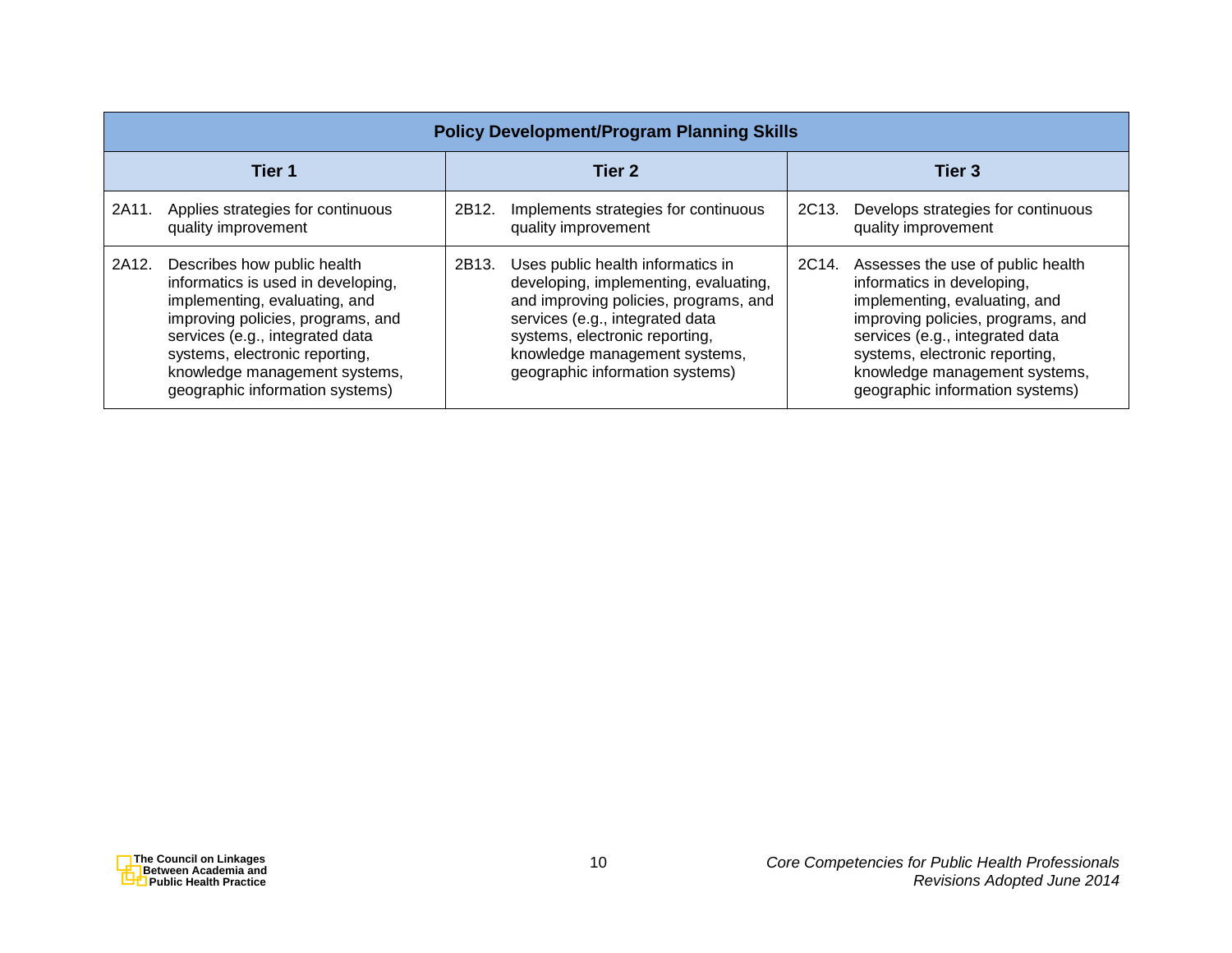|      | <b>Communication Skills</b>                                                                                                                                                                                                                                                                    |      |                                                                                                                                                                                                                                                                                                |               |                                                                                                                                                                                                                                                                                                                                    |  |  |
|------|------------------------------------------------------------------------------------------------------------------------------------------------------------------------------------------------------------------------------------------------------------------------------------------------|------|------------------------------------------------------------------------------------------------------------------------------------------------------------------------------------------------------------------------------------------------------------------------------------------------|---------------|------------------------------------------------------------------------------------------------------------------------------------------------------------------------------------------------------------------------------------------------------------------------------------------------------------------------------------|--|--|
|      | Tier 1                                                                                                                                                                                                                                                                                         |      | <b>Tier 2</b>                                                                                                                                                                                                                                                                                  | <b>Tier 3</b> |                                                                                                                                                                                                                                                                                                                                    |  |  |
| 3A1. | Identifies the literacy of populations<br>served (e.g., ability to obtain, interpret,<br>and use health and other information;<br>social media literacy)                                                                                                                                       | 3B1. | Assesses the literacy of populations<br>served (e.g., ability to obtain, interpret,<br>and use health and other information;<br>social media literacy)                                                                                                                                         | 3C1.          | Ensures that the literacy of<br>populations served (e.g., ability to<br>obtain, interpret, and use health and<br>other information; social media<br>literacy) is reflected in the<br>organization's policies, programs, and<br>services                                                                                            |  |  |
| 3A2. | Communicates in writing and orally<br>with linguistic and cultural proficiency<br>(e.g., using age-appropriate materials,<br>incorporating images)                                                                                                                                             | 3B2. | Communicates in writing and orally<br>with linguistic and cultural proficiency<br>(e.g., using age-appropriate materials,<br>incorporating images)                                                                                                                                             | 3C2.          | Communicates in writing and orally<br>with linguistic and cultural proficiency<br>(e.g., using age-appropriate materials,<br>incorporating images)                                                                                                                                                                                 |  |  |
| 3A3. | Solicits input from individuals and<br>organizations (e.g., chambers of<br>commerce, religious organizations,<br>schools, social service organizations,<br>hospitals, government, community-<br>based organizations, various<br>populations served) for improving the<br>health of a community | 3B3. | Solicits input from individuals and<br>organizations (e.g., chambers of<br>commerce, religious organizations,<br>schools, social service organizations,<br>hospitals, government, community-<br>based organizations, various<br>populations served) for improving the<br>health of a community | 3C3.          | Ensures that the organization seeks<br>input from other organizations and<br>individuals (e.g., chambers of<br>commerce, religious organizations,<br>schools, social service organizations,<br>hospitals, government, community-<br>based organizations, various<br>populations served) for improving the<br>health of a community |  |  |
| 3A4. | Suggests approaches for<br>disseminating public health data and<br>information (e.g., social media,<br>newspapers, newsletters, journals,<br>town hall meetings, libraries,<br>neighborhood gatherings)                                                                                        | 3B4. | Selects approaches for disseminating<br>public health data and information<br>(e.g., social media, newspapers,<br>newsletters, journals, town hall<br>meetings, libraries, neighborhood<br>gatherings)                                                                                         | 3C4.          | Evaluates approaches for<br>disseminating public health data and<br>information (e.g., social media,<br>newspapers, newsletters, journals,<br>town hall meetings, libraries,<br>neighborhood gatherings)                                                                                                                           |  |  |

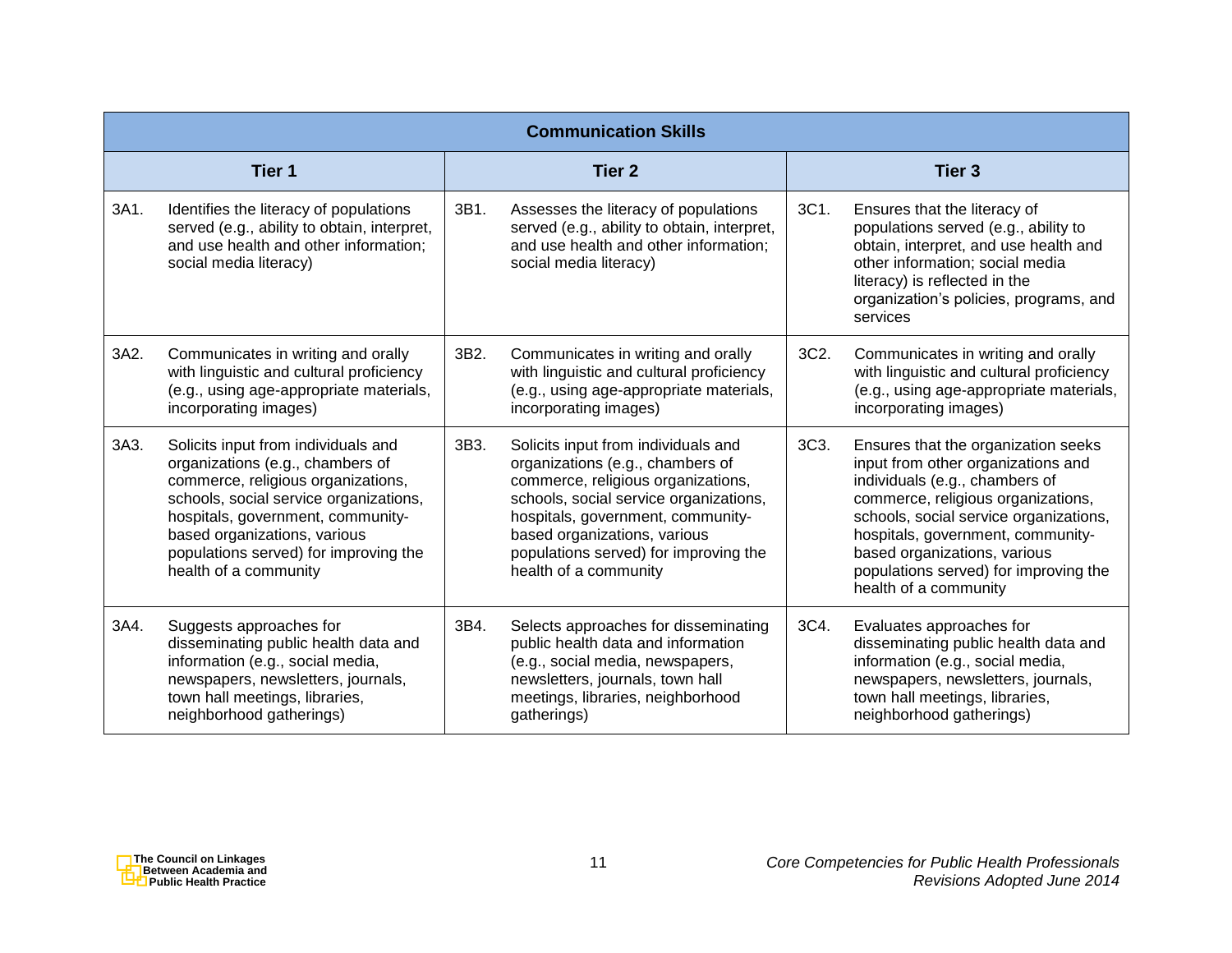|      | <b>Communication Skills</b>                                                                                                                                                                                     |      |                                                                                                                                                                                                                 |                   |                                                                                                                                                                                                                                              |  |  |
|------|-----------------------------------------------------------------------------------------------------------------------------------------------------------------------------------------------------------------|------|-----------------------------------------------------------------------------------------------------------------------------------------------------------------------------------------------------------------|-------------------|----------------------------------------------------------------------------------------------------------------------------------------------------------------------------------------------------------------------------------------------|--|--|
|      | Tier 1                                                                                                                                                                                                          |      | Tier 2                                                                                                                                                                                                          | Tier <sub>3</sub> |                                                                                                                                                                                                                                              |  |  |
| 3A5. | Conveys data and information to<br>professionals and the public using a<br>variety of approaches (e.g., reports,<br>presentations, email, letters)                                                              | 3B5. | Conveys data and information to<br>professionals and the public using a<br>variety of approaches (e.g., reports,<br>presentations, email, letters, press<br>releases)                                           | 3C5.              | Conveys data and information to<br>professionals and the public using a<br>variety of approaches (e.g., reports,<br>presentations, email, letters,<br>testimony, press interviews)                                                           |  |  |
| 3A6. | Communicates information to<br>influence behavior and improve health<br>(e.g., uses social marketing methods,<br>considers behavioral theories such as<br>the Health Belief Model or Stages of<br>Change Model) | 3B6. | Communicates information to<br>influence behavior and improve health<br>(e.g., uses social marketing methods,<br>considers behavioral theories such as<br>the Health Belief Model or Stages of<br>Change Model) | 3C6.              | Evaluates strategies for<br>communicating information to<br>influence behavior and improve health<br>(e.g., uses social marketing methods,<br>considers behavioral theories such as<br>the Health Belief Model or Stages of<br>Change Model) |  |  |
| 3A7. | Facilitates communication among<br>individuals, groups, and organizations                                                                                                                                       | 3B7. | Facilitates communication among<br>individuals, groups, and organizations                                                                                                                                       | 3C7.              | Facilitates communication among<br>individuals, groups, and organizations                                                                                                                                                                    |  |  |
| 3A8. | Describes the roles of governmental<br>public health, health care, and other<br>partners in improving the health of a<br>community                                                                              | 3B8. | Communicates the roles of<br>governmental public health, health<br>care, and other partners in improving<br>the health of a community                                                                           | 3C8.              | Communicates the roles of<br>governmental public health, health<br>care, and other partners in improving<br>the health of a community                                                                                                        |  |  |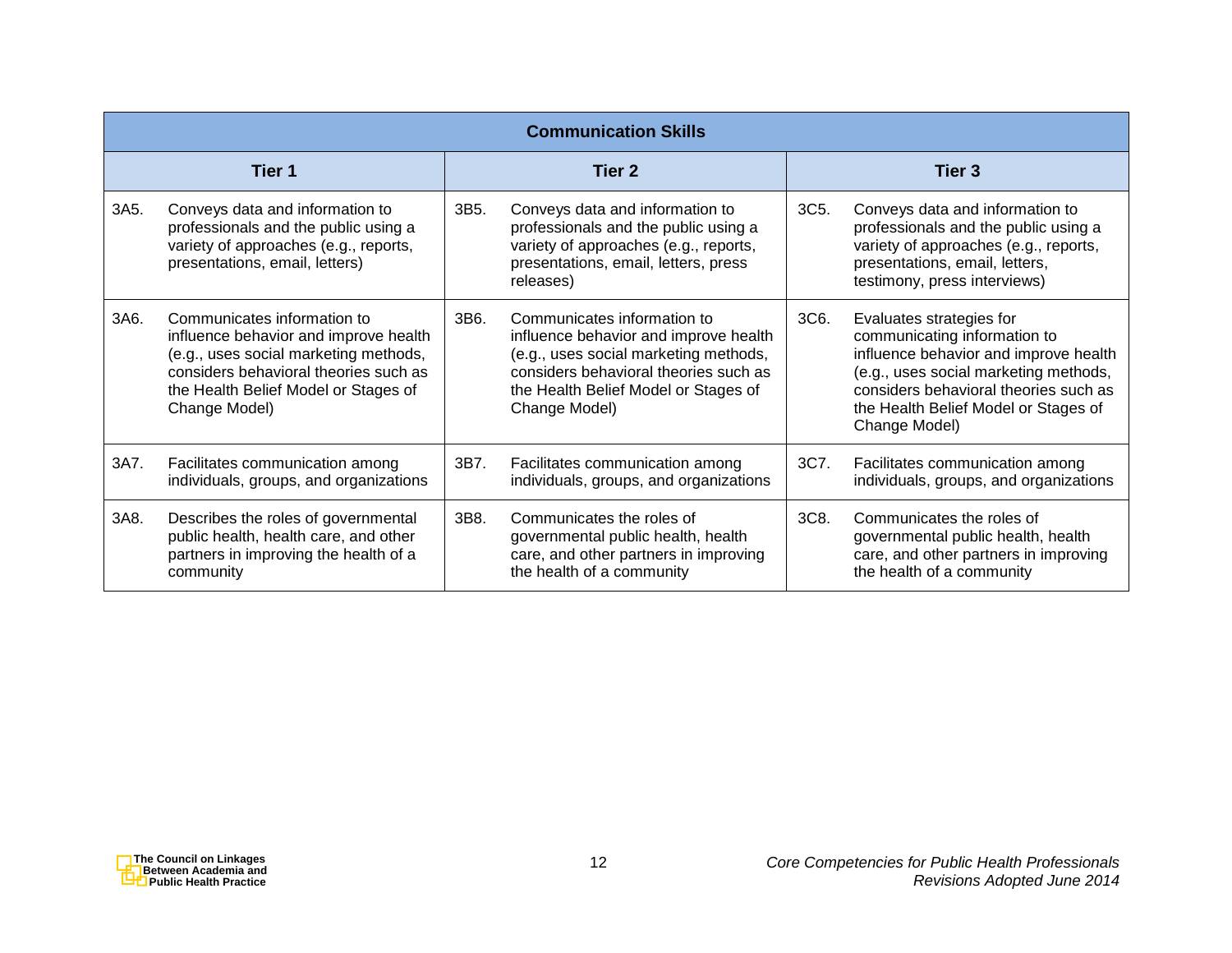|      | <b>Cultural Competency Skills</b>                                                                                                                                                                                                                                                                                                 |               |                                                                                                                                                                                                                                                                                                                                   |                   |                                                                                                                                                                                                                                                                                                                                |  |  |  |
|------|-----------------------------------------------------------------------------------------------------------------------------------------------------------------------------------------------------------------------------------------------------------------------------------------------------------------------------------|---------------|-----------------------------------------------------------------------------------------------------------------------------------------------------------------------------------------------------------------------------------------------------------------------------------------------------------------------------------|-------------------|--------------------------------------------------------------------------------------------------------------------------------------------------------------------------------------------------------------------------------------------------------------------------------------------------------------------------------|--|--|--|
|      | Tier <sub>1</sub>                                                                                                                                                                                                                                                                                                                 | <b>Tier 2</b> |                                                                                                                                                                                                                                                                                                                                   | Tier <sub>3</sub> |                                                                                                                                                                                                                                                                                                                                |  |  |  |
| 4A1. | Describes the concept of diversity as it<br>applies to individuals and populations<br>(e.g., language, culture, values,<br>socioeconomic status, geography,<br>education, race, gender, age, ethnicity,<br>sexual orientation, profession,<br>religious affiliation, mental and<br>physical abilities, historical<br>experiences) | 4B1.          | Describes the concept of diversity as it<br>applies to individuals and populations<br>(e.g., language, culture, values,<br>socioeconomic status, geography,<br>education, race, gender, age,<br>ethnicity, sexual orientation,<br>profession, religious affiliation, mental<br>and physical abilities, historical<br>experiences) | 4C1.              | Describes the concept of diversity as it<br>applies to individuals and populations<br>(e.g., language, culture, values,<br>socioeconomic status, geography,<br>education, race, gender, age, ethnicity,<br>sexual orientation, profession, religious<br>affiliation, mental and physical abilities,<br>historical experiences) |  |  |  |
| 4A2. | Describes the diversity of individuals<br>and populations in a community                                                                                                                                                                                                                                                          | 4B2.          | Describes the diversity of individuals<br>and populations in a community                                                                                                                                                                                                                                                          | 4C2.              | Describes the diversity of individuals<br>and populations in a community                                                                                                                                                                                                                                                       |  |  |  |
| 4A3. | Describes the ways diversity may<br>influence policies, programs, services,<br>and the health of a community                                                                                                                                                                                                                      | 4B3.          | Recognizes the ways diversity<br>influences policies, programs,<br>services, and the health of a<br>community                                                                                                                                                                                                                     | 4C3.              | Recognizes the ways diversity<br>influences policies, programs,<br>services, and the health of a<br>community                                                                                                                                                                                                                  |  |  |  |
| 4A4. | Recognizes the contribution of diverse<br>perspectives in developing,<br>implementing, and evaluating policies,<br>programs, and services that affect the<br>health of a community                                                                                                                                                | 4B4.          | Supports diverse perspectives in<br>developing, implementing, and<br>evaluating policies, programs, and<br>services that affect the health of a<br>community                                                                                                                                                                      | 4C4.              | Incorporates diverse perspectives in<br>developing, implementing, and<br>evaluating policies, programs, and<br>services that affect the health of a<br>community                                                                                                                                                               |  |  |  |
| 4A5. | Addresses the diversity of individuals<br>and populations when implementing<br>policies, programs, and services that<br>affect the health of a community                                                                                                                                                                          | 4B5.          | Ensures the diversity of individuals<br>and populations is addressed in<br>policies, programs, and services that<br>affect the health of a community                                                                                                                                                                              | 4C5.              | Advocates for the diversity of<br>individuals and populations being<br>addressed in policies, programs, and<br>services that affect the health of a<br>community                                                                                                                                                               |  |  |  |

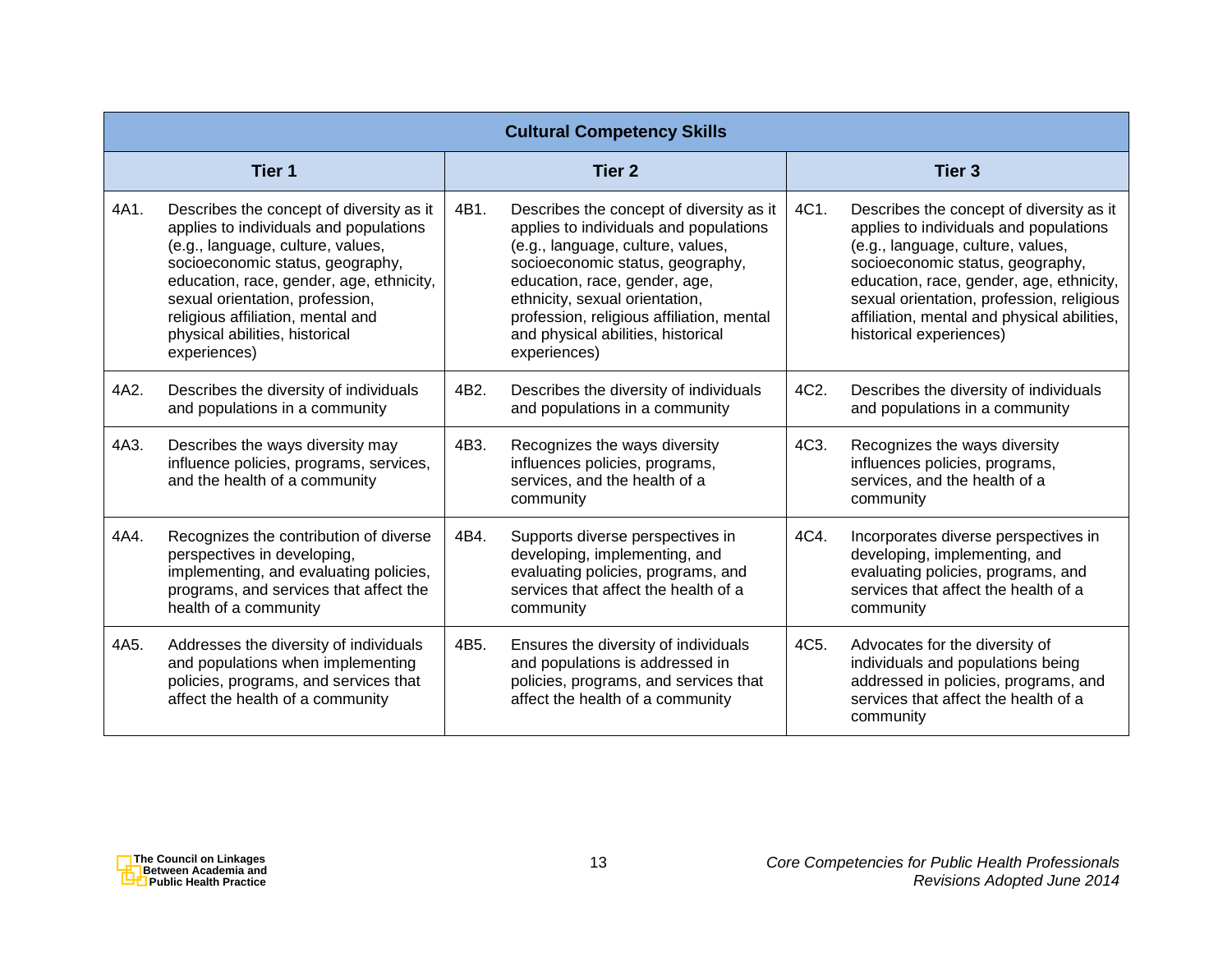|        | <b>Cultural Competency Skills</b>                                                                       |        |                                                                                                                                                                                              |        |                                                                                                         |  |  |  |
|--------|---------------------------------------------------------------------------------------------------------|--------|----------------------------------------------------------------------------------------------------------------------------------------------------------------------------------------------|--------|---------------------------------------------------------------------------------------------------------|--|--|--|
| Tier 1 |                                                                                                         | Tier 2 |                                                                                                                                                                                              | Tier 3 |                                                                                                         |  |  |  |
| 4A6.   | Describes the effects of policies,<br>programs, and services on different<br>populations in a community | 4B6.   | Assesses the effects of policies,<br>programs, and services on different<br>populations in a community (e.g.,<br>customer satisfaction surveys, use of<br>services by the target population) | 4C6.   | Evaluates the effects of policies,<br>programs, and services on different<br>populations in a community |  |  |  |
| 4A7.   | Describes the value of a diverse public<br>health workforce                                             | 4B7.   | Describes the value of a diverse public<br>health workforce                                                                                                                                  | 4C7.   | Demonstrates the value of a diverse<br>public health workforce                                          |  |  |  |
|        |                                                                                                         | 4B8.   | Advocates for a diverse public health<br>workforce                                                                                                                                           | 4C8.   | Takes measures to support a diverse<br>public health workforce                                          |  |  |  |

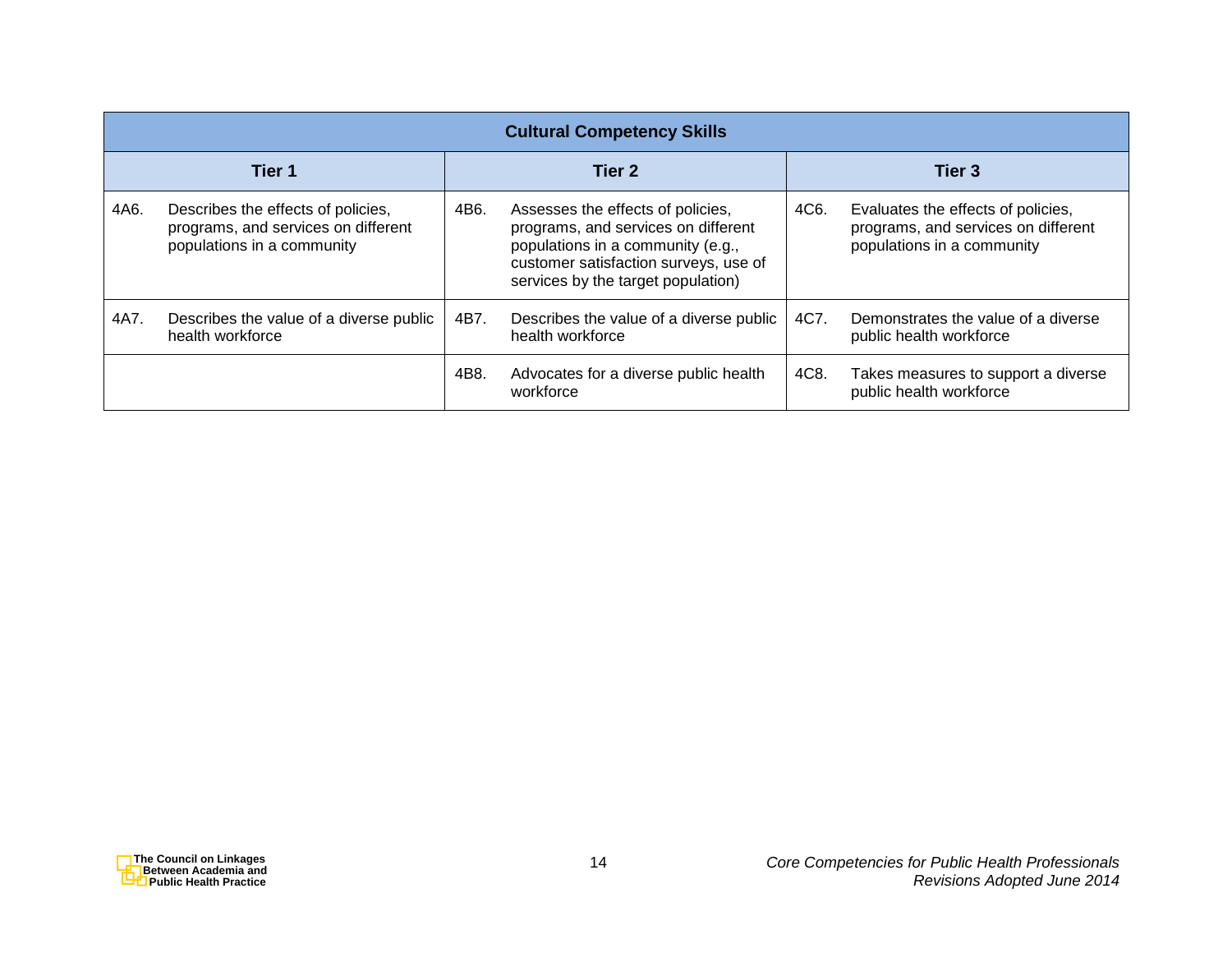|      | <b>Community Dimensions of Practice Skills</b>                                                                                                                                                                                                                               |      |                                                                                                                                                                                                                                                                              |      |                                                                                                                                                                                                                                                                                |  |  |
|------|------------------------------------------------------------------------------------------------------------------------------------------------------------------------------------------------------------------------------------------------------------------------------|------|------------------------------------------------------------------------------------------------------------------------------------------------------------------------------------------------------------------------------------------------------------------------------|------|--------------------------------------------------------------------------------------------------------------------------------------------------------------------------------------------------------------------------------------------------------------------------------|--|--|
|      | Tier <sub>1</sub>                                                                                                                                                                                                                                                            |      | <b>Tier 2</b>                                                                                                                                                                                                                                                                |      | Tier <sub>3</sub>                                                                                                                                                                                                                                                              |  |  |
| 5A1. | Describes the programs and services<br>provided by governmental and non-<br>governmental organizations to improve<br>the health of a community                                                                                                                               | 5B1. | Distinguishes the roles and<br>responsibilities of governmental and<br>non-governmental organizations in<br>providing programs and services to<br>improve the health of a community                                                                                          | 5C1. | Assesses the roles and responsibilities<br>of governmental and non-<br>governmental organizations in<br>providing programs and services to<br>improve the health of a community                                                                                                |  |  |
| 5A2. | Recognizes relationships that are<br>affecting health in a community (e.g.,<br>relationships among health<br>departments, hospitals, community<br>health centers, primary care providers,<br>schools, community-based<br>organizations, and other types of<br>organizations) | 5B2. | Identifies relationships that are<br>affecting health in a community (e.g.,<br>relationships among health<br>departments, hospitals, community<br>health centers, primary care providers,<br>schools, community-based<br>organizations, and other types of<br>organizations) | 5C2. | Explains the ways relationships are<br>affecting health in a community (e.g.,<br>relationships among health<br>departments, hospitals, community<br>health centers, primary care providers,<br>schools, community-based<br>organizations, and other types of<br>organizations) |  |  |
| 5A3. | Suggests relationships that may be<br>needed to improve health in a<br>community                                                                                                                                                                                             | 5B3. | Suggests relationships that may be<br>needed to improve health in a<br>community                                                                                                                                                                                             | 5C3. | Suggests relationships that may be<br>needed to improve health in a<br>community                                                                                                                                                                                               |  |  |
|      |                                                                                                                                                                                                                                                                              | 5B4. | Establishes relationships to improve<br>health in a community (e.g.,<br>partnerships with organizations serving<br>the same population, academic<br>institutions, policy makers,<br>customers/clients, and others)                                                           | 5C4. | Establishes relationships to improve<br>health in a community (e.g.,<br>partnerships with organizations<br>serving the same population,<br>academic institutions, policy makers,<br>customers/clients, and others)                                                             |  |  |
| 5A4. | Supports relationships that improve<br>health in a community                                                                                                                                                                                                                 | 5B5. | Maintains relationships that improve<br>health in a community                                                                                                                                                                                                                | 5C5. | Maintains relationships that improve<br>health in a community                                                                                                                                                                                                                  |  |  |
| 5A5. | Collaborates with community partners<br>to improve health in a community (e.g.,<br>participates in committees, shares<br>data and information, connects people<br>to resources)                                                                                              | 5B6. | Facilitates collaborations among<br>partners to improve health in a<br>community (e.g., coalition building)                                                                                                                                                                  | 5C6. | Establishes written agreements (e.g.,<br>memoranda-of-understanding [MOUs],<br>contracts, letters of endorsement) that<br>describe the purpose and scope of<br>partnerships                                                                                                    |  |  |

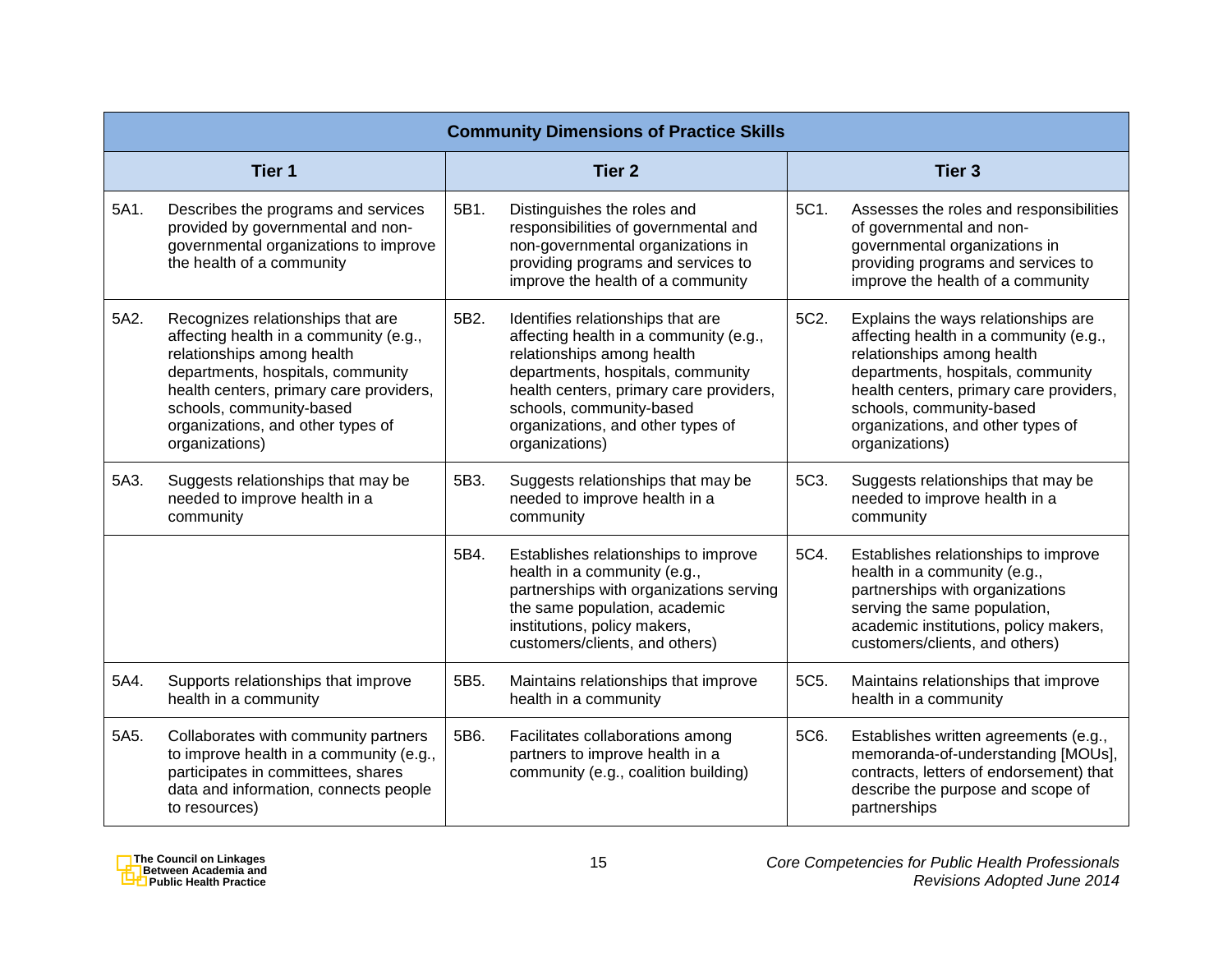|       | <b>Community Dimensions of Practice Skills</b>                                                                                                                                                                           |       |                                                                                                                                                                                                                                                      |               |                                                                                                                                                                                                                                           |  |  |  |
|-------|--------------------------------------------------------------------------------------------------------------------------------------------------------------------------------------------------------------------------|-------|------------------------------------------------------------------------------------------------------------------------------------------------------------------------------------------------------------------------------------------------------|---------------|-------------------------------------------------------------------------------------------------------------------------------------------------------------------------------------------------------------------------------------------|--|--|--|
|       | Tier <sub>1</sub>                                                                                                                                                                                                        |       | <b>Tier 2</b>                                                                                                                                                                                                                                        | <b>Tier 3</b> |                                                                                                                                                                                                                                           |  |  |  |
| 5A6.  | Engages community members (e.g.,<br>focus groups, talking circles, formal<br>meetings, key informant interviews) to<br>improve health in a community                                                                     | 5B7.  | Engages community members to<br>improve health in a community (e.g.,<br>input in developing and implementing<br>community health assessments and<br>improvement plans, feedback about<br>programs and services)                                      | 5C7.          | Ensures that community members are<br>engaged to improve health in a<br>community (e.g., input in developing<br>and implementing community health<br>assessments and improvement plans,<br>feedback about programs and<br>services)       |  |  |  |
| 5A7.  | Provides input for developing,<br>implementing, evaluating, and<br>improving policies, programs, and<br>services                                                                                                         | 5B8.  | Uses community input for developing,<br>implementing, evaluating, and<br>improving policies, programs, and<br>services                                                                                                                               | 5C8.          | Ensures that community input is used<br>for developing, implementing,<br>evaluating, and improving policies,<br>programs, and services                                                                                                    |  |  |  |
| 5A8.  | Uses assets and resources (e.g., Boys<br>& Girls Clubs, public libraries,<br>hospitals, faith-based organizations,<br>academic institutions, federal grants,<br>fellowship programs) to improve health<br>in a community | 5B9.  | Explains the ways assets and<br>resources (e.g., Boys & Girls Clubs,<br>public libraries, hospitals, faith-based<br>organizations, academic institutions,<br>federal grants, fellowship programs)<br>can be used to improve health in a<br>community | 5C9.          | Negotiates for use of assets and<br>resources (e.g., Boys & Girls Clubs,<br>public libraries, hospitals, faith-based<br>organizations, academic institutions,<br>federal grants, fellowship programs) to<br>improve health in a community |  |  |  |
| 5A9.  | Informs the public about policies,<br>programs, and resources that improve<br>health in a community                                                                                                                      | 5B10. | Advocates for policies, programs, and<br>resources that improve health in a<br>community (e.g., using evidence to<br>demonstrate the need for a program,<br>communicating the impact of a<br>program)                                                | 5C10.         | Defends policies, programs, and<br>resources that improve health in a<br>community (e.g., using evidence to<br>demonstrate the need for a program,<br>communicating the impact of a<br>program)                                           |  |  |  |
| 5A10. | Describes the importance of<br>community-based participatory<br>research                                                                                                                                                 | 5B11. | Collaborates in community-based<br>participatory research                                                                                                                                                                                            | 5C11.         | Engages the organization in<br>community-based participatory<br>research                                                                                                                                                                  |  |  |  |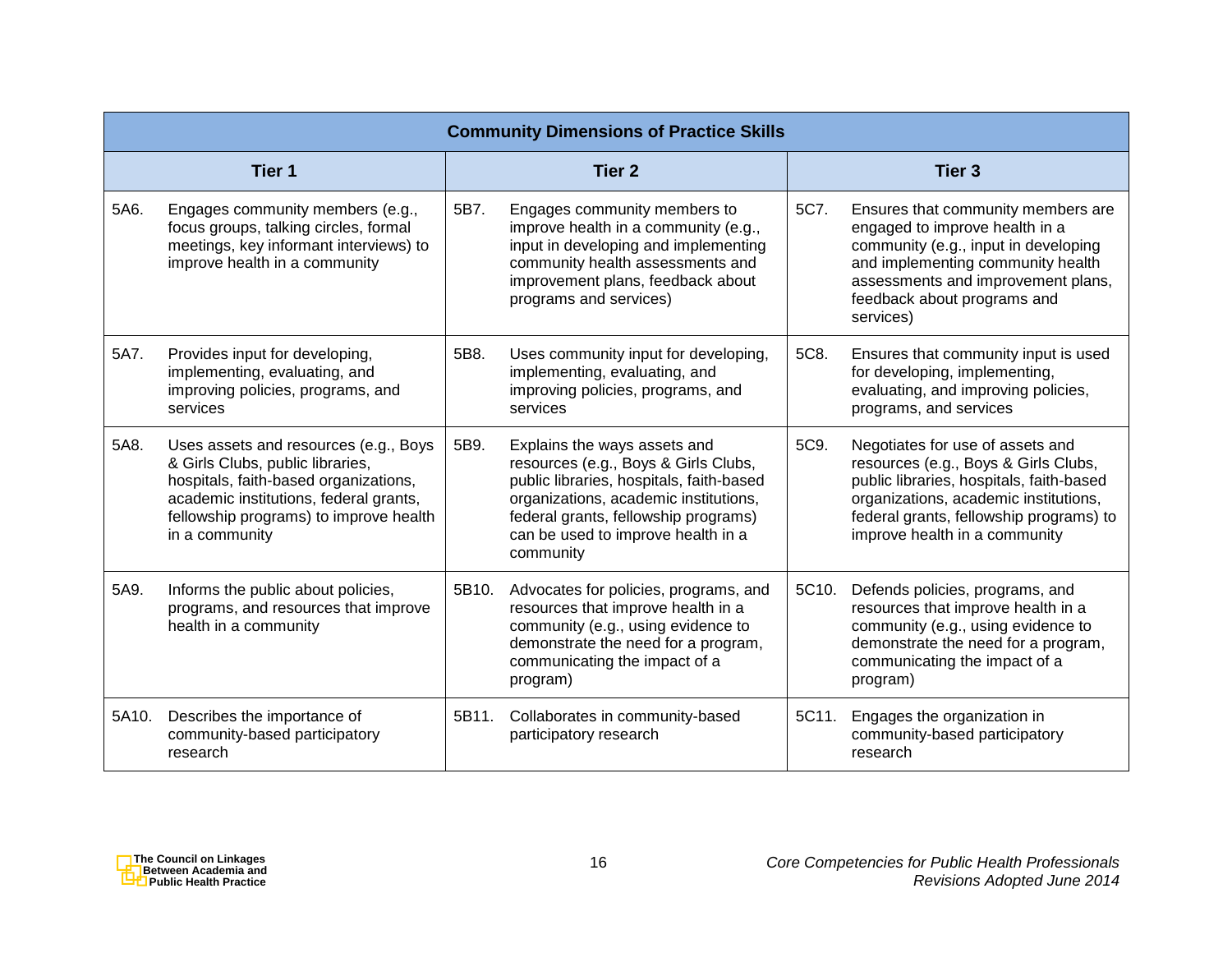|        | <b>Public Health Sciences Skills</b>                                                                                                                                                                                                                                                                   |               |                                                                                                                                                                                                                                                                                                  |                   |                                                                                                                                                                                                                                                                                                                   |  |  |
|--------|--------------------------------------------------------------------------------------------------------------------------------------------------------------------------------------------------------------------------------------------------------------------------------------------------------|---------------|--------------------------------------------------------------------------------------------------------------------------------------------------------------------------------------------------------------------------------------------------------------------------------------------------|-------------------|-------------------------------------------------------------------------------------------------------------------------------------------------------------------------------------------------------------------------------------------------------------------------------------------------------------------|--|--|
| Tier 1 |                                                                                                                                                                                                                                                                                                        | <b>Tier 2</b> |                                                                                                                                                                                                                                                                                                  | Tier <sub>3</sub> |                                                                                                                                                                                                                                                                                                                   |  |  |
| 6A1.   | Describes the scientific foundation of<br>the field of public health                                                                                                                                                                                                                                   | 6B1.          | Discusses the scientific foundation of<br>the field of public health                                                                                                                                                                                                                             | 6C1.              | Critiques the scientific foundation of<br>the field of public health                                                                                                                                                                                                                                              |  |  |
| 6A2.   | Identifies prominent events in the<br>history of public health (e.g., smallpox<br>eradication, development of<br>vaccinations, infectious disease<br>control, safe drinking water, emphasis<br>on hygiene and hand washing, access<br>to health care for people with<br>disabilities)                  | 6B2.          | Describes prominent events in the<br>history of public health (e.g., smallpox<br>eradication, development of<br>vaccinations, infectious disease<br>control, safe drinking water, emphasis<br>on hygiene and hand washing, access<br>to health care for people with<br>disabilities)             | 6C2.              | Explains lessons to be learned from<br>prominent events in the history of<br>public health (e.g., smallpox<br>eradication, development of<br>vaccinations, infectious disease<br>control, safe drinking water, emphasis<br>on hygiene and hand washing, access<br>to health care for people with<br>disabilities) |  |  |
| 6A3.   | Describes how public health sciences<br>(e.g., biostatistics, epidemiology,<br>environmental health sciences, health<br>services administration, social and<br>behavioral sciences, and public health<br>informatics) are used in the delivery of<br>the 10 Essential Public Health<br><b>Services</b> | 6B3.          | Applies public health sciences (e.g.,<br>biostatistics, epidemiology,<br>environmental health sciences, health<br>services administration, social and<br>behavioral sciences, and public health<br>informatics) in the delivery of the 10<br><b>Essential Public Health Services</b>             | 6C3.              | Ensures public health sciences (e.g.,<br>biostatistics, epidemiology,<br>environmental health sciences, health<br>services administration, social and<br>behavioral sciences, and public health<br>informatics) are applied in the delivery<br>of the 10 Essential Public Health<br>Services                      |  |  |
|        |                                                                                                                                                                                                                                                                                                        | 6B4.          | Applies public health sciences in the<br>administration and management of<br>programs                                                                                                                                                                                                            | 6C4.              | Applies public health sciences in the<br>administration and management of the<br>organization                                                                                                                                                                                                                     |  |  |
| 6A4.   | Retrieves evidence (e.g., research<br>findings, case reports, community<br>surveys) from print and electronic<br>sources (e.g., PubMed, Journal of<br>Public Health Management and<br>Practice, Morbidity and Mortality<br>Weekly Report, The World Health<br>Report) to support decision making       | 6B5.          | Retrieves evidence (e.g., research<br>findings, case reports, community<br>surveys) from print and electronic<br>sources (e.g., PubMed, Journal of<br>Public Health Management and<br>Practice, Morbidity and Mortality<br>Weekly Report, The World Health<br>Report) to support decision making | 6C5.              | Synthesizes evidence (e.g., research<br>findings, case reports, community<br>surveys) from print and electronic<br>sources (e.g., PubMed, Journal of<br>Public Health Management and<br>Practice, Morbidity and Mortality<br>Weekly Report, The World Health<br>Report) to support decision making                |  |  |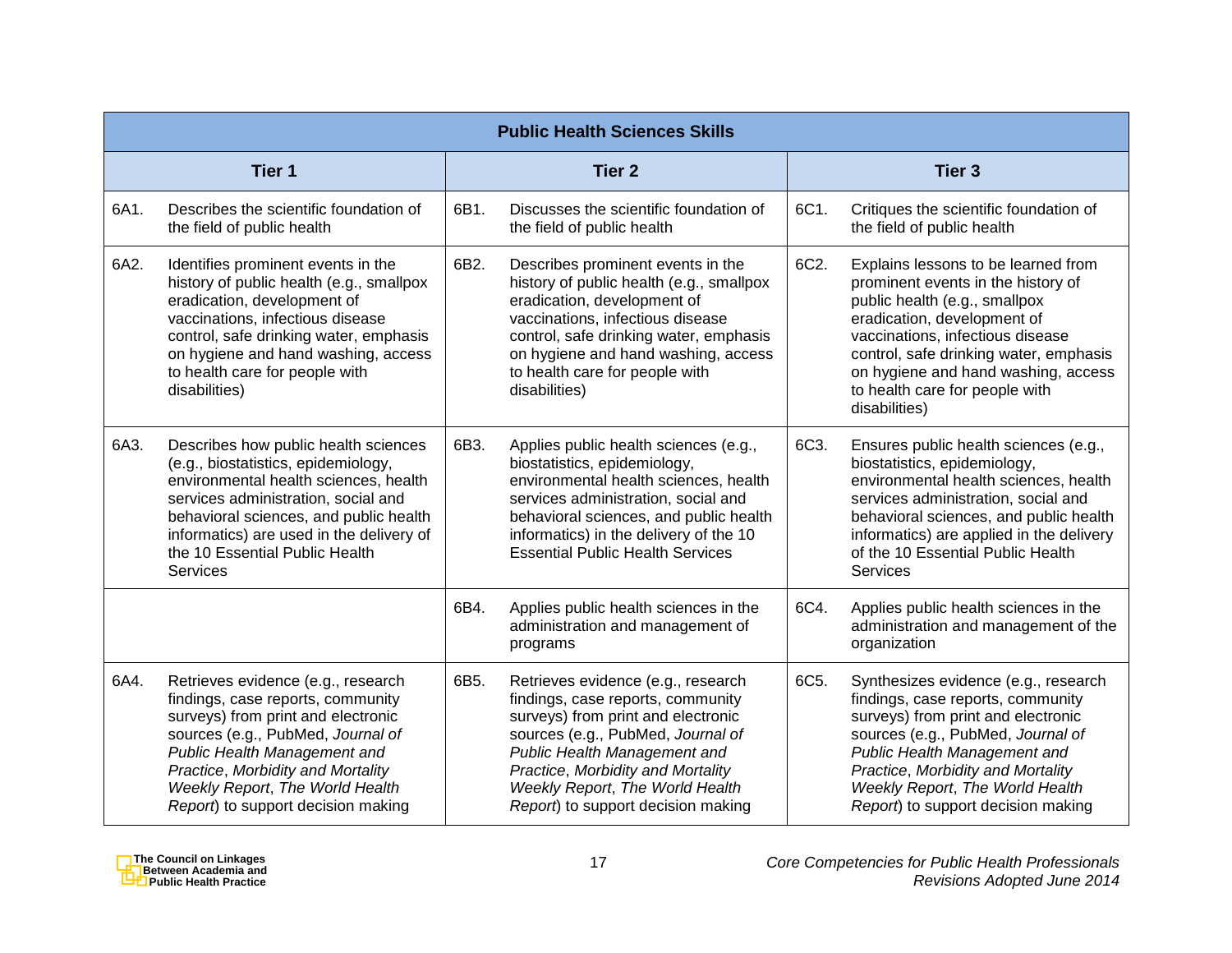|        | <b>Public Health Sciences Skills</b>                                                                                                                                                                                                                                               |       |                                                                                                                                                                                                                                                                                    |       |                                                                                                                                                                                                                                                                                                              |  |  |  |
|--------|------------------------------------------------------------------------------------------------------------------------------------------------------------------------------------------------------------------------------------------------------------------------------------|-------|------------------------------------------------------------------------------------------------------------------------------------------------------------------------------------------------------------------------------------------------------------------------------------|-------|--------------------------------------------------------------------------------------------------------------------------------------------------------------------------------------------------------------------------------------------------------------------------------------------------------------|--|--|--|
| Tier 1 |                                                                                                                                                                                                                                                                                    |       | Tier <sub>2</sub>                                                                                                                                                                                                                                                                  |       | Tier <sub>3</sub>                                                                                                                                                                                                                                                                                            |  |  |  |
| 6A5.   | Recognizes limitations of evidence<br>(e.g., validity, reliability, sample size,<br>bias, generalizability)                                                                                                                                                                        | 6B6.  | Determines limitations of evidence<br>(e.g., validity, reliability, sample size,<br>bias, generalizability)                                                                                                                                                                        | 6C6.  | Explains limitations of evidence (e.g.,<br>validity, reliability, sample size, bias,<br>generalizability)                                                                                                                                                                                                    |  |  |  |
| 6A6.   | Describes evidence used in<br>developing, implementing, evaluating,<br>and improving policies, programs, and<br>services                                                                                                                                                           | 6B7.  | Uses evidence in developing,<br>implementing, evaluating, and<br>improving policies, programs, and<br>services                                                                                                                                                                     | 6C7.  | Ensures the use of evidence in<br>developing, implementing, evaluating,<br>and improving policies, programs, and<br>services                                                                                                                                                                                 |  |  |  |
| 6A7.   | Describes the laws, regulations,<br>policies, and procedures for the ethical<br>conduct of research (e.g., patient<br>confidentiality, protection of human<br>subjects, Americans with Disabilities<br>Act)                                                                        | 6B8.  | Identifies the laws, regulations,<br>policies, and procedures for the ethical<br>conduct of research (e.g., patient<br>confidentiality, protection of human<br>subjects, Americans with Disabilities<br>Act)                                                                       | 6C8.  | Ensures the ethical conduct of<br>research (e.g., patient confidentiality,<br>protection of human subjects,<br>Americans with Disabilities Act)                                                                                                                                                              |  |  |  |
| 6A8.   | Contributes to the public health<br>evidence base (e.g., participating in<br><b>Public Health Practice-Based</b><br>Research Networks, community-based<br>participatory research, and academic<br>health departments; authoring articles;<br>making data available to researchers) | 6B9.  | Contributes to the public health<br>evidence base (e.g., participating in<br><b>Public Health Practice-Based</b><br>Research Networks, community-based<br>participatory research, and academic<br>health departments; authoring articles;<br>making data available to researchers) | 6C9.  | Contributes to the public health<br>evidence base (e.g., participating in<br><b>Public Health Practice-Based</b><br>Research Networks, community-based<br>participatory research, and academic<br>health departments; authoring articles;<br>reviewing manuscripts; making data<br>available to researchers) |  |  |  |
| 6A9.   | Suggests partnerships that may<br>increase use of evidence in public<br>health practice (e.g., between practice<br>and academic organizations, with<br>health sciences libraries)                                                                                                  | 6B10. | Develops partnerships that will<br>increase use of evidence in public<br>health practice (e.g., between practice<br>and academic organizations, with<br>health sciences libraries)                                                                                                 | 6C10. | Maintains partnerships that increase<br>use of evidence in public health<br>practice (e.g., between practice and<br>academic organizations, with health<br>sciences libraries)                                                                                                                               |  |  |  |

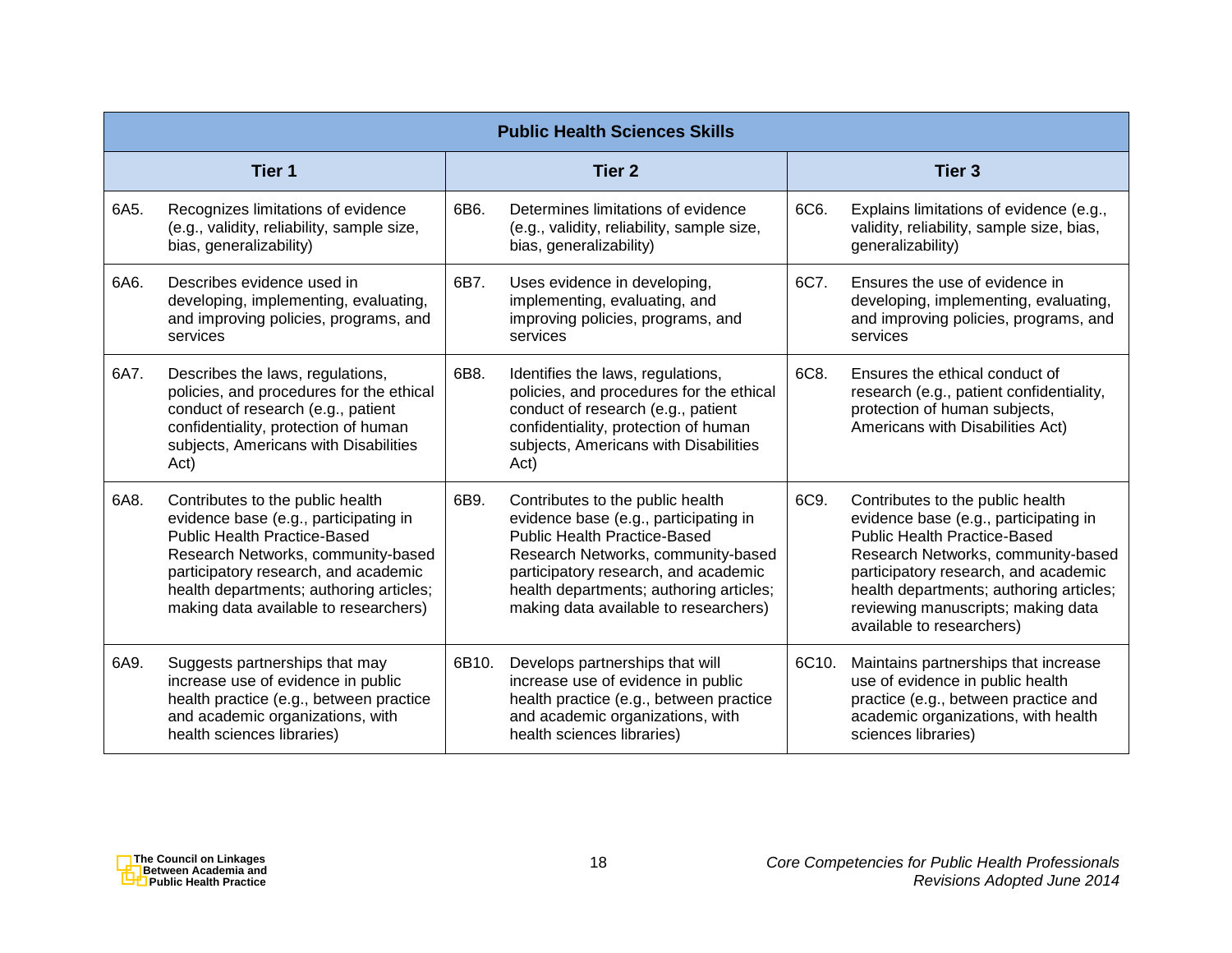|        | <b>Financial Planning and Management Skills</b>                                                                                |                 |                                                                                                                                                                                                                      |                   |                                                                                                                                                                                                                                                                      |  |  |  |
|--------|--------------------------------------------------------------------------------------------------------------------------------|-----------------|----------------------------------------------------------------------------------------------------------------------------------------------------------------------------------------------------------------------|-------------------|----------------------------------------------------------------------------------------------------------------------------------------------------------------------------------------------------------------------------------------------------------------------|--|--|--|
| Tier 1 |                                                                                                                                |                 | <b>Tier 2</b>                                                                                                                                                                                                        |                   | Tier <sub>3</sub>                                                                                                                                                                                                                                                    |  |  |  |
| 7A1.   | Describes the structures, functions,<br>and authorizations of governmental<br>public health programs and<br>organizations      | 7B1.            | Explains the structures, functions, and<br>authorizations of governmental public<br>health programs and organizations                                                                                                | 7C1.              | Assesses the structures, functions,<br>and authorizations of governmental<br>public health programs and<br>organizations                                                                                                                                             |  |  |  |
| 7A2.   | Describes government agencies with<br>authority to impact the health of a<br>community                                         | 7B2.            | Identifies government agencies with<br>authority to address specific<br>community health needs (e.g., lead in<br>housing, water fluoridation, bike lanes,<br>emergency preparedness)                                 | 7C <sub>2</sub>   | Engages governmental agencies with<br>authority to address specific<br>community health needs (e.g., lead in<br>housing, water fluoridation, bike lanes,<br>emergency preparedness)                                                                                  |  |  |  |
| 7A3.   | Adheres to organizational policies and<br>procedures                                                                           | 7B3.            | Implements policies and procedures of<br>the governing body or administrative<br>unit that oversees the organization<br>(e.g., board of health, chief executive's<br>office, Tribal council)                         | 7C3.              | Manages the implementation of<br>policies and procedures of the<br>governing body or administrative unit<br>that oversees the organization (e.g.,<br>board of health, chief executive's<br>office, Tribal council)                                                   |  |  |  |
| 7A4.   | Describes public health funding<br>mechanisms (e.g., categorical grants,<br>fees, third-party reimbursement,<br>tobacco taxes) | 7B4.            | Explains public health and health care<br>funding mechanisms and procedures<br>(e.g., categorical grants, fees, third-<br>party reimbursement, tobacco taxes,<br>value-based purchasing, budget<br>approval process) | 7C4.              | Leverages public health and health<br>care funding mechanisms and<br>procedures (e.g., categorical grants,<br>fees, third-party reimbursement,<br>tobacco taxes, value-based<br>purchasing, budget approval process)<br>for supporting population health<br>services |  |  |  |
|        |                                                                                                                                | 7B <sub>5</sub> | Justifies programs for inclusion in<br>organizational budgets                                                                                                                                                        | 7C <sub>5</sub> . | Determines priorities for organizational<br>budgets                                                                                                                                                                                                                  |  |  |  |
| 7A5.   | Contributes to development of<br>program budgets                                                                               | 7B6.            | Develops program budgets                                                                                                                                                                                             | 7C6.              | Develops organizational budgets                                                                                                                                                                                                                                      |  |  |  |
|        |                                                                                                                                | 7B7.            | Defends program budgets                                                                                                                                                                                              | 7C7.              | Defends organizational budgets                                                                                                                                                                                                                                       |  |  |  |

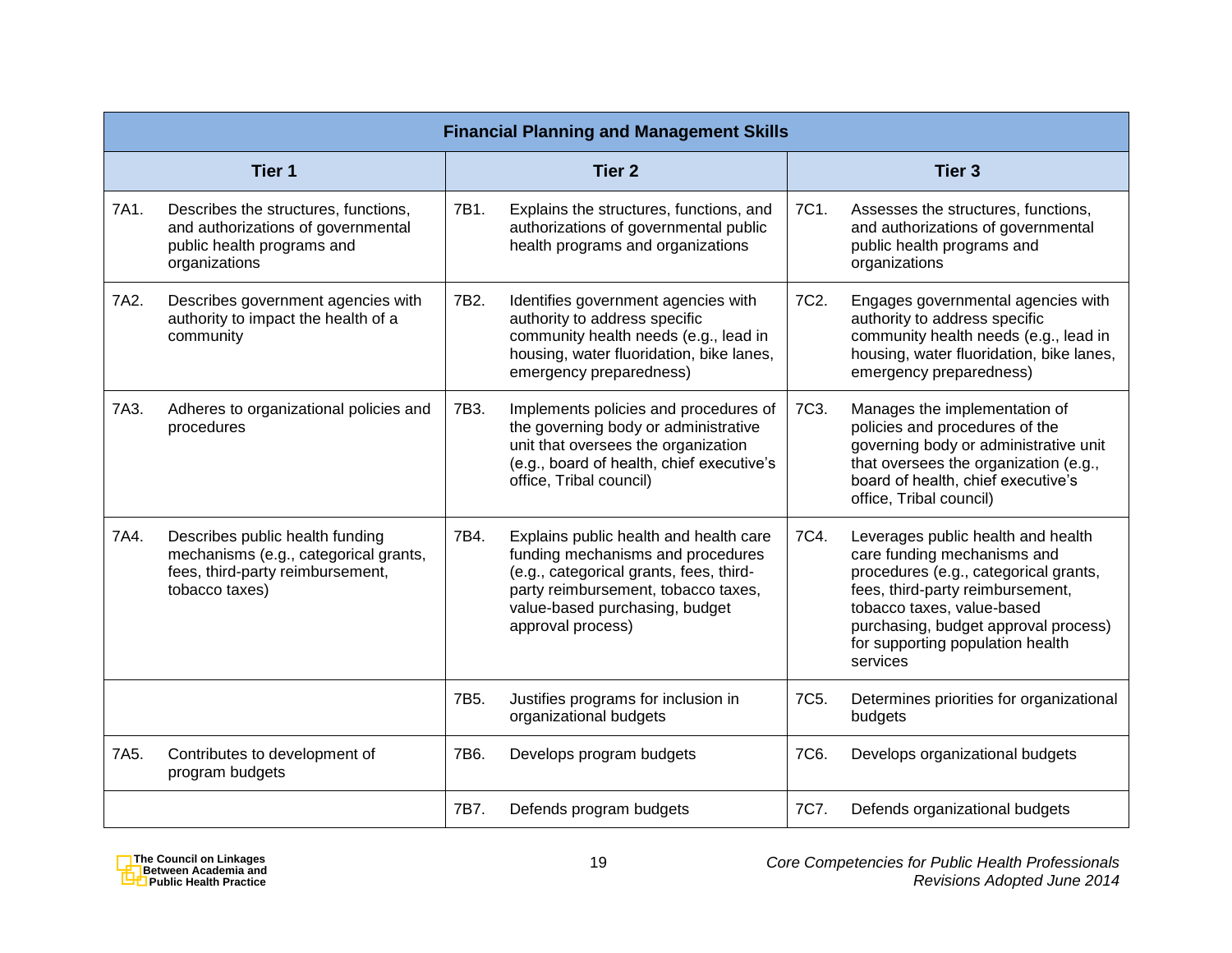|        | <b>Financial Planning and Management Skills</b>                                                                                                                                                         |       |                                                                                                                                                                                                                                                  |       |                                                                                                                                                                                                                                                  |  |  |
|--------|---------------------------------------------------------------------------------------------------------------------------------------------------------------------------------------------------------|-------|--------------------------------------------------------------------------------------------------------------------------------------------------------------------------------------------------------------------------------------------------|-------|--------------------------------------------------------------------------------------------------------------------------------------------------------------------------------------------------------------------------------------------------|--|--|
| Tier 1 |                                                                                                                                                                                                         |       | Tier <sub>2</sub>                                                                                                                                                                                                                                |       | <b>Tier 3</b>                                                                                                                                                                                                                                    |  |  |
| 7A6.   | Provides information for proposals for<br>funding (e.g., foundations, government<br>agencies, corporations)                                                                                             | 7B8.  | Prepares proposals for funding (e.g.,<br>foundations, government agencies,<br>corporations)                                                                                                                                                      | 7C8.  | Approves proposals for funding (e.g.,<br>foundations, government agencies,<br>corporations)                                                                                                                                                      |  |  |
| 7A7.   | Provides information for development<br>of contracts and other agreements for<br>programs and services                                                                                                  | 7B9.  | Negotiates contracts and other<br>agreements for programs and services                                                                                                                                                                           | 7C9.  | Approves contracts and other<br>agreements for programs and services                                                                                                                                                                             |  |  |
| 7A8.   | Describes financial analysis methods<br>used in making decisions about<br>policies, programs, and services (e.g.,<br>cost-effectiveness, cost-benefit, cost-<br>utility analysis, return on investment) | 7B10. | Uses financial analysis methods in<br>making decisions about policies,<br>programs, and services (e.g., cost-<br>effectiveness, cost-benefit, cost-utility<br>analysis, return on investment)                                                    | 7C10. | Ensures the use of financial analysis<br>methods in making decisions about<br>policies, programs, and services (e.g.,<br>cost-effectiveness, cost-benefit, cost-<br>utility analysis, return on investment)                                      |  |  |
| 7A9.   | Operates programs within budget                                                                                                                                                                         | 7B11. | Manages programs within current and<br>projected budgets and staffing levels<br>(e.g., sustaining a program when<br>funding and staff are cut, recruiting<br>and retaining staff)                                                                | 7C11. | Ensures that programs are managed<br>within current and projected budgets<br>and staffing levels (e.g., sustaining a<br>program when funding and staff are<br>cut, recruiting and retaining staff)                                               |  |  |
| 7A10.  | Describes how teams help achieve<br>program and organizational goals<br>(e.g., the value of different disciplines,<br>sectors, skills, experiences, and<br>perspectives; scope of work and<br>timeline) | 7B12. | Establishes teams for the purpose of<br>achieving program and organizational<br>goals (e.g., considering the value of<br>different disciplines, sectors, skills,<br>experiences, and perspectives;<br>determining scope of work and<br>timeline) | 7C12. | Establishes teams for the purpose of<br>achieving program and organizational<br>goals (e.g., considering the value of<br>different disciplines, sectors, skills,<br>experiences, and perspectives;<br>determining scope of work and<br>timeline) |  |  |
| 7A11.  | Motivates colleagues for the purpose<br>of achieving program and<br>organizational goals (e.g., participating<br>in teams, encouraging sharing of<br>ideas, respecting different points of<br>view)     | 7B13. | Motivates personnel for the purpose of<br>achieving program and organizational<br>goals (e.g., participating in teams,<br>encouraging sharing of ideas,<br>respecting different points of view)                                                  | 7C13. | Motivates personnel for the purpose of<br>achieving program and organizational<br>goals (e.g., participating in teams,<br>encouraging sharing of ideas,<br>respecting different points of view)                                                  |  |  |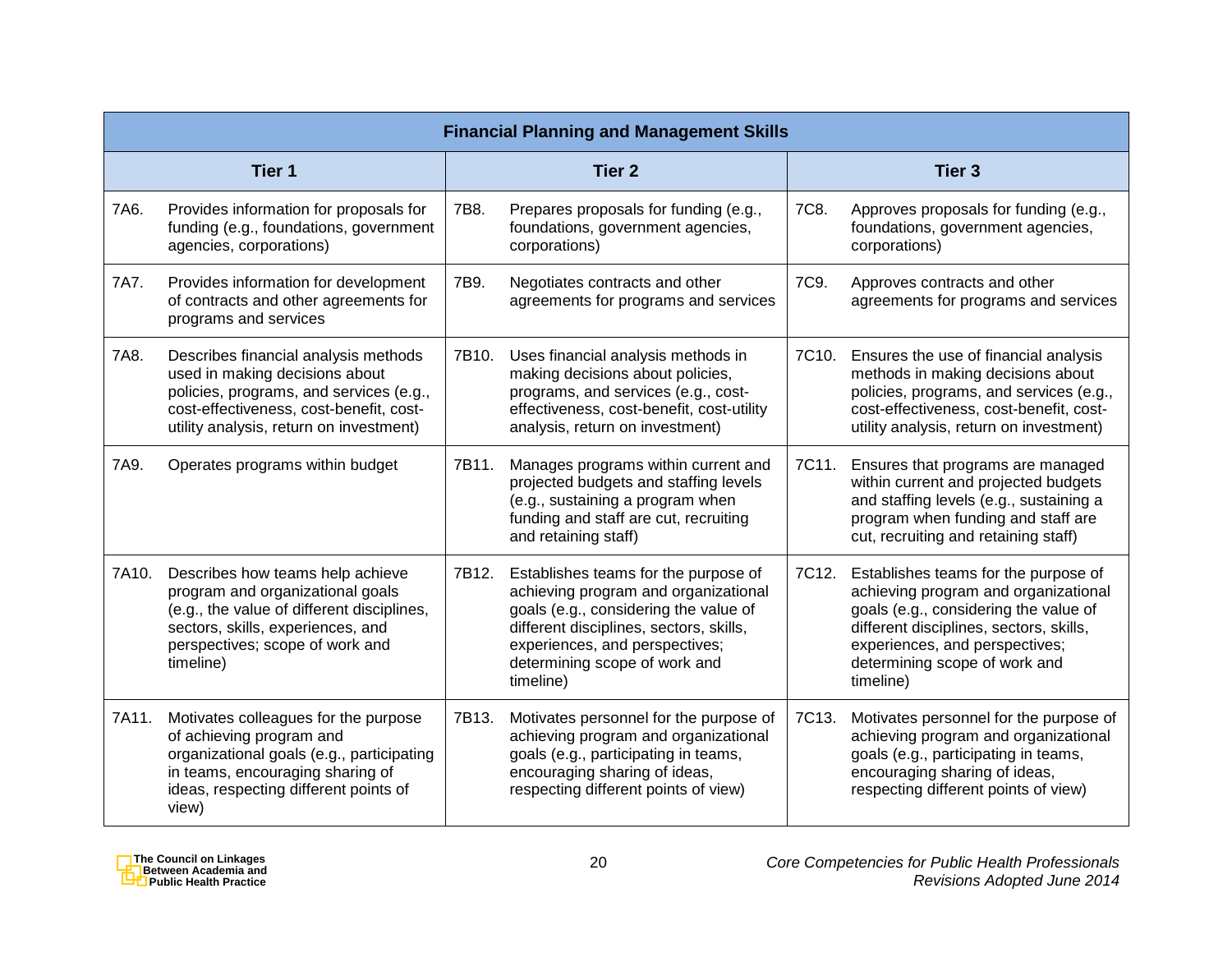|        | <b>Financial Planning and Management Skills</b>                                                                                                                                                                                                               |        |                                                                                                                                                                                                                                                                 |                    |                                                                                                                                                                                                                                                               |  |  |
|--------|---------------------------------------------------------------------------------------------------------------------------------------------------------------------------------------------------------------------------------------------------------------|--------|-----------------------------------------------------------------------------------------------------------------------------------------------------------------------------------------------------------------------------------------------------------------|--------------------|---------------------------------------------------------------------------------------------------------------------------------------------------------------------------------------------------------------------------------------------------------------|--|--|
| Tier 1 |                                                                                                                                                                                                                                                               | Tier 2 |                                                                                                                                                                                                                                                                 | Tier 3             |                                                                                                                                                                                                                                                               |  |  |
| 7A12.  | Uses evaluation results to improve<br>program and organizational<br>performance                                                                                                                                                                               | 7B14.  | Uses evaluation results to improve<br>program and organizational<br>performance                                                                                                                                                                                 | 7C14.              | Oversees the use of evaluation results<br>to improve program and organizational<br>performance                                                                                                                                                                |  |  |
| 7A13.  | Describes program performance<br>standards and measures                                                                                                                                                                                                       | 7B15.  | Develops performance management<br>systems (e.g., using informatics skills<br>to determine minimum technology<br>requirements and guide system<br>design, identifying and incorporating<br>performance standards and measures,<br>training staff to use system) | 7C15.              | Establishes performance management<br>systems (e.g., visible leadership,<br>performance standards, performance<br>measurement, reporting progress,<br>quality improvement)                                                                                    |  |  |
| 7A14.  | Uses performance management<br>systems for program and<br>organizational improvement (e.g.,<br>achieving performance objectives and<br>targets, increasing efficiency, refining<br>processes, meeting Healthy People<br>objectives, sustaining accreditation) | 7B16.  | Uses performance management<br>systems for program and<br>organizational improvement (e.g.,<br>achieving performance objectives and<br>targets, increasing efficiency, refining<br>processes, meeting Healthy People<br>objectives, sustaining accreditation)   | 7C <sub>16</sub> . | Uses performance management<br>systems for program and<br>organizational improvement (e.g.,<br>achieving performance objectives and<br>targets, increasing efficiency, refining<br>processes, meeting Healthy People<br>objectives, sustaining accreditation) |  |  |

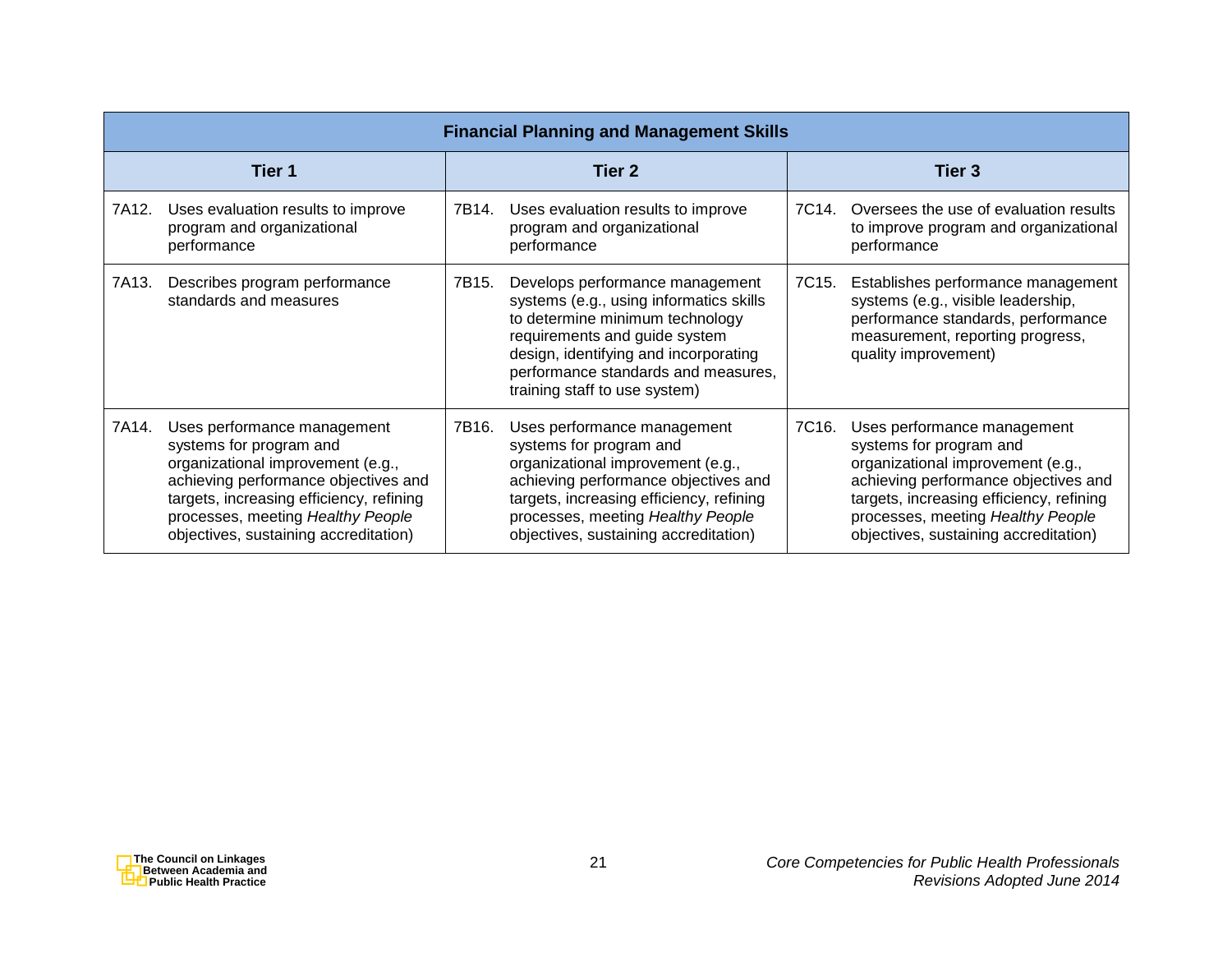|        | <b>Leadership and Systems Thinking Skills</b>                                                                                                                                                                                                           |      |                                                                                                                                                                                                                                                       |      |                                                                                                                                                                                                                                                        |  |  |  |
|--------|---------------------------------------------------------------------------------------------------------------------------------------------------------------------------------------------------------------------------------------------------------|------|-------------------------------------------------------------------------------------------------------------------------------------------------------------------------------------------------------------------------------------------------------|------|--------------------------------------------------------------------------------------------------------------------------------------------------------------------------------------------------------------------------------------------------------|--|--|--|
| Tier 1 |                                                                                                                                                                                                                                                         |      | <b>Tier 2</b>                                                                                                                                                                                                                                         |      | Tier <sub>3</sub>                                                                                                                                                                                                                                      |  |  |  |
| 8A1.   | Incorporates ethical standards of<br>practice (e.g., Public Health Code of<br>Ethics) into all interactions with<br>individuals, organizations, and<br>communities                                                                                      | 8B1. | Incorporates ethical standards of<br>practice (e.g., Public Health Code of<br>Ethics) into all interactions with<br>individuals, organizations, and<br>communities                                                                                    | 8C1. | Incorporates ethical standards of<br>practice (e.g., Public Health Code of<br>Ethics) into all interactions with<br>individuals, organizations, and<br>communities                                                                                     |  |  |  |
| 8A2.   | Describes public health as part of a<br>larger inter-related system of<br>organizations that influence the health<br>of populations at local, national, and<br>global levels                                                                            | 8B2. | Describes public health as part of a<br>larger inter-related system of<br>organizations that influence the health<br>of populations at local, national, and<br>global levels                                                                          | 8C2. | Interacts with the larger inter-related<br>system of organizations that influence<br>the health of populations at local,<br>national, and global levels                                                                                                |  |  |  |
| 8A3.   | Describes the ways public health,<br>health care, and other organizations<br>can work together or individually to<br>impact the health of a community                                                                                                   | 8B3. | Explains the ways public health, health<br>care, and other organizations can work<br>together or individually to impact the<br>health of a community                                                                                                  | 8C3. | Creates opportunities for organizations<br>to work together or individually to<br>improve the health of a community                                                                                                                                    |  |  |  |
| 8A4.   | Contributes to development of a vision<br>for a healthy community (e.g.,<br>emphasis on prevention, health equity<br>for all, excellence and innovation)                                                                                                | 8B4. | Collaborates with individuals and<br>organizations in developing a vision for<br>a healthy community (e.g., emphasis<br>on prevention, health equity for all,<br>excellence and innovation)                                                           | 8C4. | Collaborates with individuals and<br>organizations in developing a vision for<br>a healthy community (e.g., emphasis<br>on prevention, health equity for all,<br>excellence and innovation)                                                            |  |  |  |
| 8A5.   | Identifies internal and external<br>facilitators and barriers that may affect<br>the delivery of the 10 Essential Public<br>Health Services (e.g., using root cause<br>analysis and other quality<br>improvement methods and tools,<br>problem solving) | 8B5. | Analyzes internal and external<br>facilitators and barriers that may affect<br>the delivery of the 10 Essential Public<br>Health Services (e.g., using root cause<br>analysis and other quality<br>improvement methods and tools,<br>problem solving) | 8C5. | Takes measures to minimize internal<br>and external barriers that may affect<br>the delivery of the 10 Essential Public<br>Health Services (e.g., using root cause<br>analysis and other quality<br>improvement methods and tools,<br>problem solving) |  |  |  |

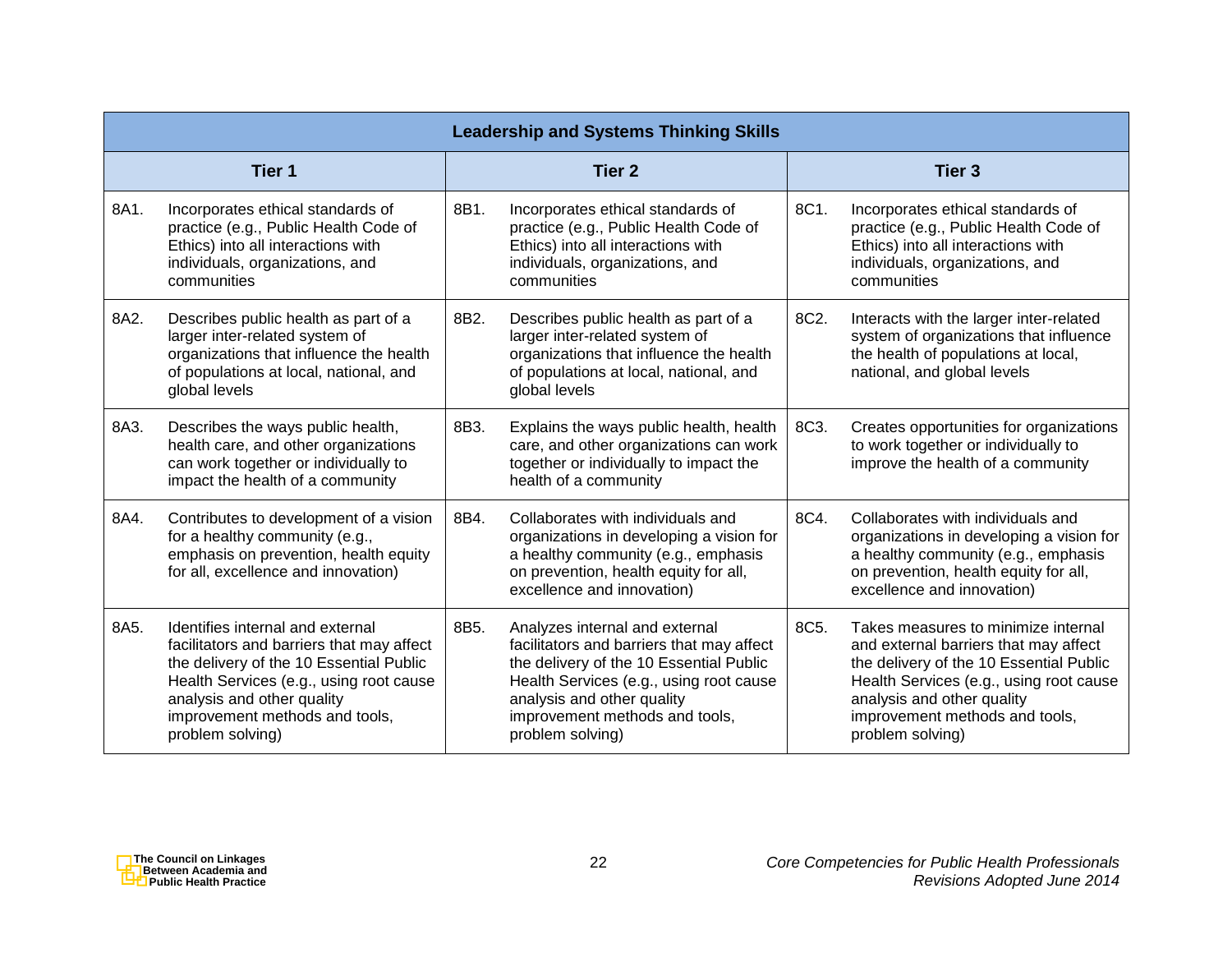|                   | <b>Leadership and Systems Thinking Skills</b>                                                                     |       |                                                                                                                                                                                                  |       |                                                                                                                                                                                                                                    |  |  |
|-------------------|-------------------------------------------------------------------------------------------------------------------|-------|--------------------------------------------------------------------------------------------------------------------------------------------------------------------------------------------------|-------|------------------------------------------------------------------------------------------------------------------------------------------------------------------------------------------------------------------------------------|--|--|
| Tier <sub>1</sub> |                                                                                                                   |       | <b>Tier 2</b>                                                                                                                                                                                    |       | <b>Tier 3</b>                                                                                                                                                                                                                      |  |  |
| 8A6.              | Describes needs for professional<br>development (e.g., training, mentoring,<br>peer advising, coaching)           | 8B6.  | Provides opportunities for professional<br>development for individuals and teams<br>(e.g., training, mentoring, peer<br>advising, coaching)                                                      | 8C6.  | Ensures availability (e.g., assessing<br>competencies, workforce development<br>planning, advocating) of professional<br>development opportunities for the<br>organization (e.g., training, mentoring,<br>peer advising, coaching) |  |  |
| 8A7.              | Participates in professional<br>development opportunities                                                         | 8B7.  | Ensures use of professional<br>development opportunities by<br>individuals and teams                                                                                                             | 8C7.  | Ensures use of professional<br>development opportunities throughout<br>the organization                                                                                                                                            |  |  |
| 8A8.              | Describes the impact of changes (e.g.,<br>social, political, economic, scientific)<br>on organizational practices | 8B8.  | Modifies organizational practices in<br>consideration of changes (e.g., social,<br>political, economic, scientific)                                                                              | 8C8.  | Ensures the management of<br>organizational change (e.g., refocusing<br>a program or an entire organization,<br>minimizing disruption, maximizing<br>effectiveness of change, engaging<br>individuals affected by change)          |  |  |
| 8A9.              | Describes ways to improve individual<br>and program performance                                                   | 8B9.  | Contributes to continuous<br>improvement of individual, program,<br>and organizational performance (e.g.,<br>mentoring, monitoring progress,<br>adjusting programs to achieve better<br>results) | 8C9.  | Ensures continuous improvement of<br>individual, program, and organizational<br>performance (e.g., mentoring,<br>monitoring progress, adjusting<br>programs to achieve better results)                                             |  |  |
|                   |                                                                                                                   | 8B10. | Advocates for the role of public health<br>in providing population health services                                                                                                               | 8C10. | Advocates for the role of public health<br>in providing population health services                                                                                                                                                 |  |  |